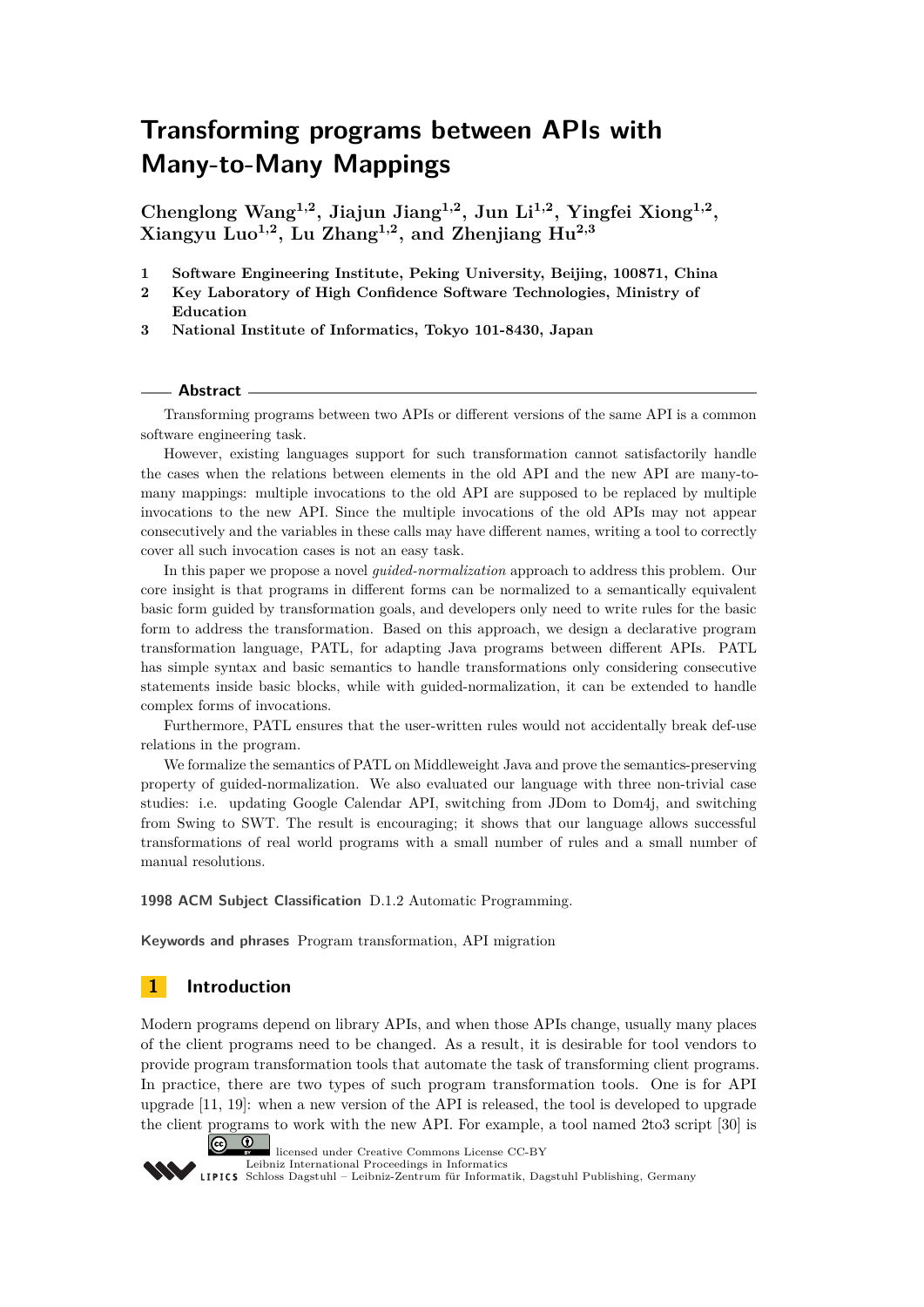```
//rule rSetAlign
(jb: JButton->Button, align: int->int){
- jb.setAlignmentX(align);
  jb.setAlignment(align);
}
                                                   //rule rButton
                                                   (ib: JButton->Button,
                                                    parent: JPanel->Composite) {
                                                    - jb = new JButton();
                                                    - parent.add(ib):
                                                    + jb = new Button(parent, SWT.PUSH);
                                                   \lambda
```
<span id="page-1-1"></span>**Figure 1** Two transformation rules used in transformation of programs between Swing to SWT.

```
1 //Case 1:
2 jb = new JButton();
3 if(parent != null) {
4 parent.add(jb);
\frac{4}{5} }
                                  1 //Case 2:
                                  2 jb = new JButton();
                                  3 \text{ s} = \text{jb.getUIClassID} ();
                                   4 parent = new JPanel();
                                  5 parent.add(jb);
                                                                   1 //Case 3:
                                                                   2 ib = new JButton():
                                                                   3 defaultButton = jb;4 parent.set(defaultButton);
```
**Figure 2** Three examples of non-consecutive API invocations

provided to help users migrate programs from Python 2 to Python 3. Another is for API switching [\[34\]](#page-25-1), where the tool migrates programs from one platform to another platform. For example, RIM provides a migration tool for transforming Android applications to Blackberry applications in order to attract more developers to the Blackberry platform.

Given the importance of developing program transformation tools, dedicated program transformation languages have been proposed, such as SmPL [\[27\]](#page-25-2), Stratego [\[6\]](#page-24-2), TXL [\[9\]](#page-24-3), Syntax Macros [\[38\]](#page-25-3), Twinning [\[24\]](#page-24-4) and SWIN [\[18\]](#page-24-5). These languages typically allow the developers to describe a set of rewriting rules. A rule usually consists of a pattern that matches a piece of code and an action to be performed on the matched code, where a typical action is to replace the original code with a new piece of code.

For example, the rule rsetalign in the left of Figure [1](#page-1-0) is a simple rule to transform a method invocation in Swing to its counterpart in SWT. The rule is written in PATL (Patch-like Transformation Language), the transformation language to be introduced in the paper, which adopts a patch language style syntax used previously in SmPL [\[27\]](#page-25-2). This rule matches a call to method JButton.setAlignmentX and replaces it by a call to method Button.setAlignment. The line marked with '-' describes a pattern to match a statement, while the line marked with  $+$ ' describes a pattern for generating statements. Parameter  $\beta$  is a metavariable used to match a variable of type JButton, and the notation JButton->Button indicates that class JButton in the old API corresponds to class Button in the new API.

Though program transformation languages have greatly reduced the difficulty of writing program transformations, it is still difficult to deal with many-to-many mappings between APIs. *Many-to-many mapping* means that a sequence of invocations to the old API is mapped to a sequence of invocations to the new API, and this mapping is minimal: there exists no mapping from a subsequence of invocations to the old API to a subsequence of the new API. As shown by existing studies [\[34,](#page-25-1) [4\]](#page-24-6), *many-to-many mappings* are very common in transformation between APIs. Concretely, there are two key challenges in dealing with many-to-many mappings.

*Challenge 1.* The first challenge is that the same sequence of API invocations at runtime can be specified in many different forms in the code, and a transformation should consider all such possible forms. Let us consider transformation rule rButton in the right of Figure [1.](#page-1-0) In this case, the class JButton is mapped to the class Button, and the two calls in the Swing API are merged into one call to the constructor of Button in SWT. While this rule captures the basic forms of consecutively invoking the respective methods, many other different forms may produce the sequential invocation to these two statements, such as the those in Figure [2.](#page-1-1)

In this first case, every time the program enters the if-branch, the calls to  $\beta$  = new JButton() and parent.add( $\phi$ ) actually form consecutive calls defined in the pattern, while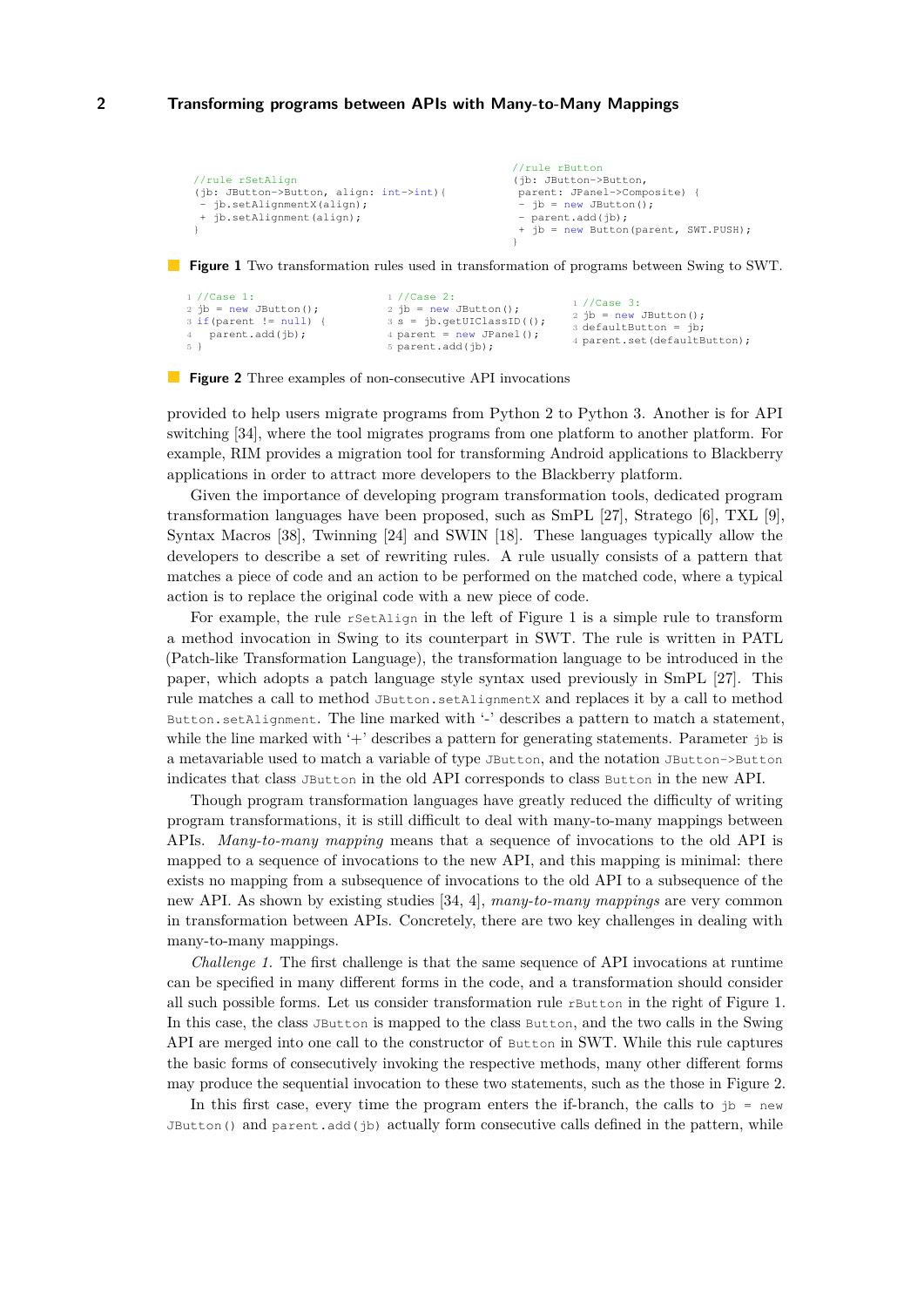in the else-branch, such consecutive calls will not be produced. In the second case, though the two invocations are not consecutive, their behavior is equivalent to consecutive invocations (In this case, the third statement parent = new JPanel() has no dependency on the first two statements, nor does the second statement depend on the last two statements. So the whole execution is equivalent to an execution of statements 4, 2, 5, 3, where 2 and 5 are consecutive.) and thus should be transformed. In the third case, though the argument defaultButton in the third statement is different from jb in the first statement, they match the patterns in the rules as these two variables are aliases and they both refer to the same object. None of the three cases are directly captured by rule rButton.

Researchers have noticed this problem and have proposed different mechanisms to *match* the above cases, such as flow-based matching [\[7\]](#page-24-7) and context-sensitive matching [\[9\]](#page-24-3). Given a rule that is similar to the rule rButton, these approaches can identify statements that may produce the same sequence of invocations at runtime, and return these statements as output. For example, in the first program in Figure [2,](#page-1-1) these approaches can identify the match between the rule rButton and the two statements in lines 2,4.

However, safely transforming these matched statements is challenging: contexts for matched statements should be considered and thus it is difficult to transform them uniformly using a simple strategy. For example, a common strategy used in existing approaches is to specify which st[a](#page-2-0)tements in the '+' block replace which statements in the '-' block<sup>a</sup>. In this example, we can specify either the generated statement to replace the first statement marked with '-' or replace the second one. However, neither strategy can correctly handle even a simple case like Case-2 in Figure [2.](#page-1-1) Replacing the first statement (left program below) will lead to the problem that the parent used in the first statement (line 2) is either uninitialized or captures some undesirable value defined by the previous context. Similarly, replacing the second statement will lead to the fact that the statement jb.getUIClassID() refers to a variable jb undefined or defined by some undesirable object in the previous context.

```
1 //jb = new JButton();2 jb = new Button(parent, SWT.PUSH);
3 /* other rules will transform the
      following two statements */
4 s = jb.getUIClassID(();
5 parent = new JPanel();
6 //parent.add(jb);
                                         1 //jb = new JButton();2 /* other rules will transform the
                                               following two statements */
                                         3 s = ib.getUIClassID();
                                         4 parent = new JPanel();
                                         5 //parent.add(jb);
                                         6 jb = new Button(parent, SWT.PUSH);
```
To correctly handle such cases in existing languages [\[27,](#page-25-2) [6,](#page-24-2) [9\]](#page-24-3), we have to write rules separately for each different case, capturing all possible contexts for all transformations that need to be performed. This adds a lot of burdens to the developers, and also there is no guarantee on whether these more complex patterns preserve the same meaning expressed in the basic rule.

In this paper, we present a novel transformation technique, *guided normalization*, which extends the notion of syntactical transformation expressed with a simple patch rule into a more expressive transformational semantics that can *match* and *transform* statements in control flow graphs. Using our approach, the developer only has to specify the transformation rules for consecutive blocks. The system first finds matched statements in a way similar to existing approaches, and for code pieces that cannot be directly transformed, a guided normalization process is performed: the system performs a set of semantics-preserving transformations to the program so that the matched statements become a consecutive block

<span id="page-2-0"></span><sup>&</sup>lt;sup>a</sup> This strategy can be implemented as context-sensitive rules in TXL [\[9\]](#page-24-3), dynamic rules in Stratego [\[6\]](#page-24-2), and standard placement of '+' statements in SmPL [\[27\]](#page-25-2).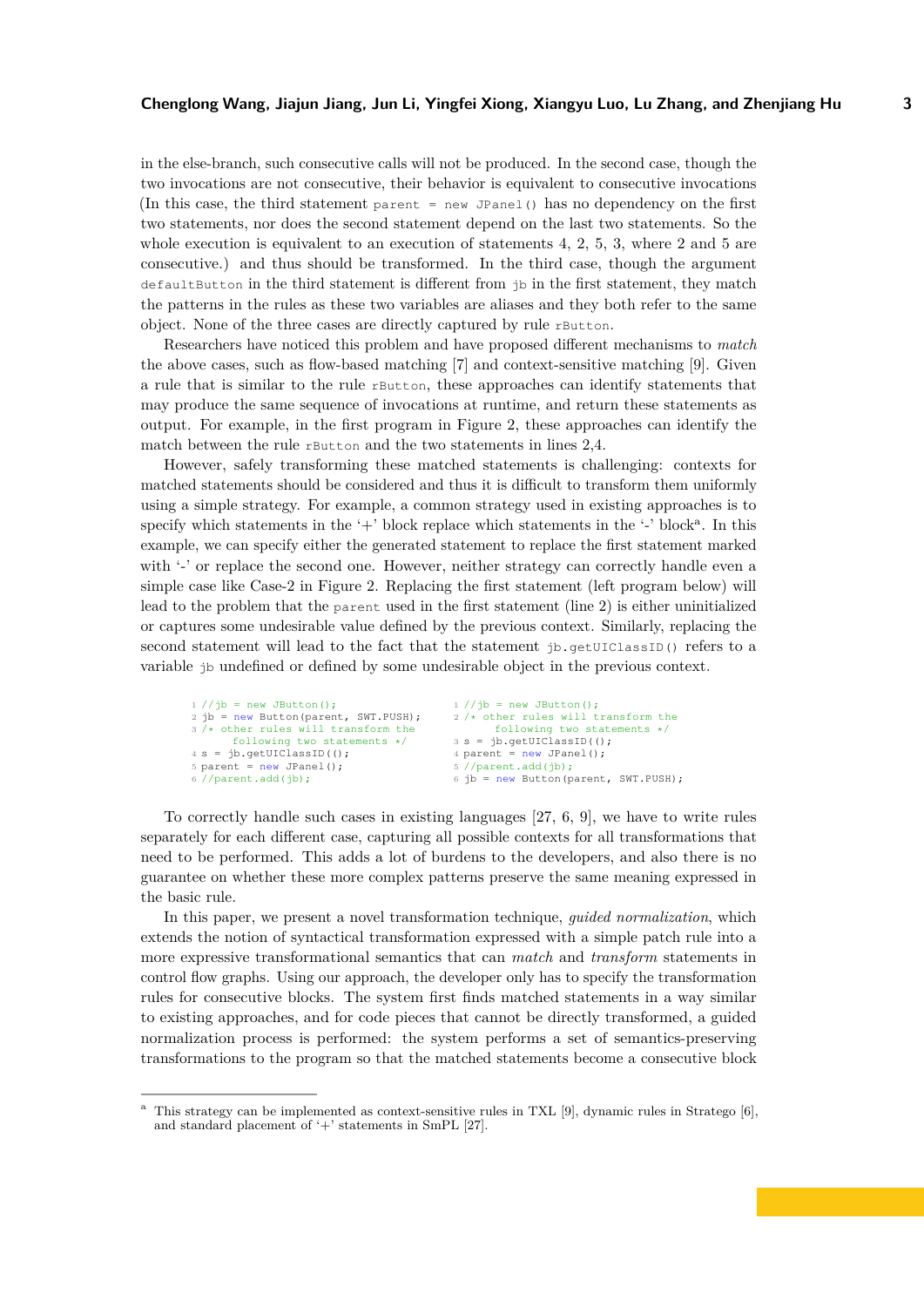and can be directly transformed by simply syntactic substitution. If the normalization cannot be performed, a warning is generated to the user.

In this paper, we consider several semantics-preserving transformation primitives that are verified and widely used in compiler optimization [\[37,](#page-25-4) [1,](#page-23-0) [8,](#page-24-8) [14\]](#page-24-9) and refactoring [\[33,](#page-25-5) [26,](#page-25-6) [31\]](#page-25-7), including (1) *shifting* unconditional statements into all conditional branches when data dependency[b](#page-3-0) does not break, (2) *swapping* two adjacent statements that have no data dependency with each other, and (3) *renaming* variables to their must-aliases or fresh names. Applying the three primitives on the three cases above, we can get the following programs, all of which can be directly matched and transformed by rButton.

| //Case $1':$            | //Case $2'$ :             | //Case $3'$ :          |
|-------------------------|---------------------------|------------------------|
| if (parent $!=$ null) { | $parent = new JPanel();$  | $jb = new JButton()$ ; |
| $ib = new JButton()$ ;  | $ib = new JButton()$ ;    | parent.set(ib);        |
| parent.add(ib);         | parent.add(ib);           | $defaultButton = ib;$  |
|                         | $s = ib.getUIClassID()$ ; |                        |

A particular difficulty in designing guided-normalization algorithm is that several match instances can intertwine with each other, thus, a global solution is necessary to ensure that the normalization guided by one rule would not prevent the normalization guided by another rule. In our approach, we globally encode constraints brought by matches and dependencies, and then normalize the program based on the solution to the constraints.

*Challenge 2.* With guided normalization, we can ensure that code pieces in different forms are transformed as a consecutive block. However, the basic transformation specified by the user rules may also lead to undesirable conflicts with other code pieces. Here we focus on one type of such conflicts: breaking def-use relation. An example of breaking def-use relation is shown below.

As we can see, BadRule breaks the def-use relation in the program. The value y used in  $SomeUse(y)$  was defined by line 2 in the original program (left) and now is defined by line 3 in the transformed program (right). Similarly, the value of  $x$  in SomeOtherUse(x) was previously defined, and becomes undefined after the transformation. This problem is caused by the definition of BadRule, where a definition of y is undesirably added and a definition to x is undesirably removed.

We solve this problem by providing a static checker to check the def-use safety by looking into the set of transformation rules. Though this restricts the forms of the patch patterns to write, we will show in the evaluation section that such restriction will not damage our expressiveness in expressing API transformation problem.

**Contributions.** Concretely, this paper makes the following contributions.

We propose a novel transformation technique, *guided normalization*, for program transformation with many-to-many mappings. In our approach, the developers specify the transformations only for consecutive method invocations, and the system automatically applies the transformation to many different forms via guided normalization.

<span id="page-3-0"></span><sup>b</sup> Note there are three types of data dependencies: read-after-write, write-after-read, and write-after-write. In this paper, when we use the term "data dependency", we refer to all the three.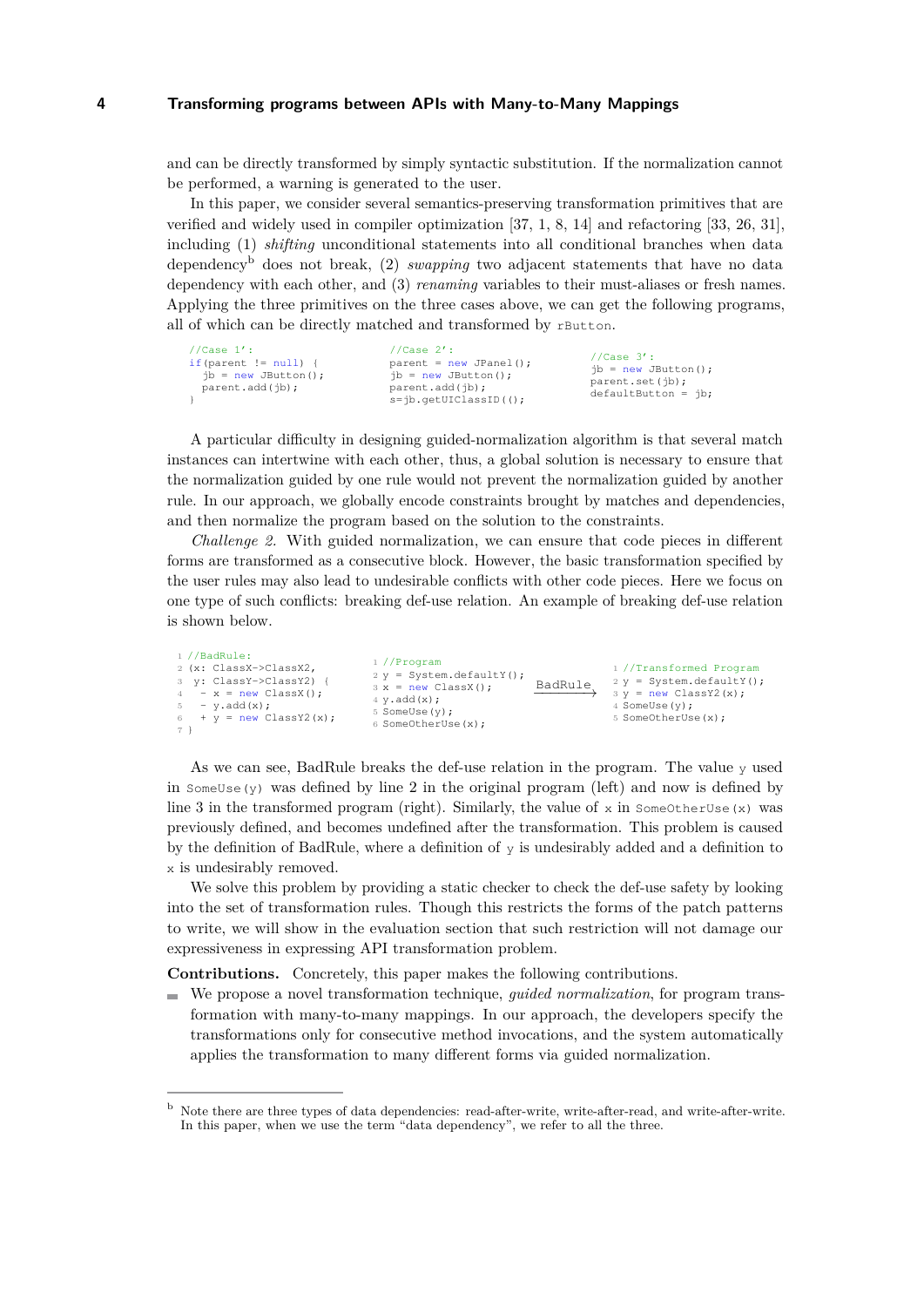- $\blacksquare$  We design a patch-rule like programming language, PATL, to transform programs between APIs, and provide a static checker to ensure block-level transformation safety in terms of def-use relation. We formalize the semantics of core PATL atop of Middleweight Java [\[5\]](#page-24-10), and prove (1) the guided normalization is semantics-preserving, and (2) the transformation never breaks def-use relations.
- We have evaluated our language with three non-trivial case studies for Google Calendar  $\blacksquare$ API updates, switching from JDom to Dom4j, and switching from Swing to SWT. The evaluation shows that our language allows successful transformations of real world programs with a small number of rules, requiring only a small amount of manual resolutions.

In the rest of the paper, we first present the syntax and basic semantics of PATL (Sections [2,](#page-4-0) [3\)](#page-5-0). Then we describe how we address the two challenges (Sections [4,](#page-7-0) [5\)](#page-8-0). Next, we present the implementation (Section [6\)](#page-17-0) and evaluation (Section [7\)](#page-17-1). Finally, we discuss related work (Section [8\)](#page-22-0) and conclude the paper (Section [9\)](#page-23-1).

# <span id="page-4-0"></span>**2 PATL Syntax**

## **2.1 Background: Middleweight Java**

Our discussion of PATL is based on a formal imperative core of the Java language, Middleweight Java (MJ) [\[5\]](#page-24-10). To simplify the formal presentation, we only consider MJ in three-address form, and in Section [6](#page-17-0) we shall discuss how to transform a program into and out of three-address form.

In three-address MJ, arguments of method invocations or object constructions, field access targets, if condition expressions and while condition expressions are limited to variables. Besides all local variables in a method body are declared before the statements. The syntax of three-address Middleweight Java is presented in Figure [3.](#page-4-1)

<span id="page-4-1"></span>In the formal notations, we use the bar notation similar to that adopted by Pierce [\[29\]](#page-25-8) for repetitive elements:  $\bar{a}$  indicate a sequence  $a_1, a_2, \ldots, a_n$ , and all operations defined on single values expand component-wisely along with the sequence, e.g.  $\bar{C}$   $\bar{f}$ , is equal to  $C_1 f_1, \cdots, C_n f_n$ , where *n* is the length of  $\overline{C}$  and  $\overline{f}$ .

| $\mathbf{r} =$ | $\overline{cd}$                        | (Program)                                                                                                                                                                                                                                                                                                                                                                                                                                                                           |
|----------------|----------------------------------------|-------------------------------------------------------------------------------------------------------------------------------------------------------------------------------------------------------------------------------------------------------------------------------------------------------------------------------------------------------------------------------------------------------------------------------------------------------------------------------------|
|                |                                        | (Class Definition)                                                                                                                                                                                                                                                                                                                                                                                                                                                                  |
|                |                                        | (Field Definition)                                                                                                                                                                                                                                                                                                                                                                                                                                                                  |
|                |                                        | (Constructor)                                                                                                                                                                                                                                                                                                                                                                                                                                                                       |
|                |                                        | (Method Definition)                                                                                                                                                                                                                                                                                                                                                                                                                                                                 |
|                |                                        | (Return Types)                                                                                                                                                                                                                                                                                                                                                                                                                                                                      |
|                |                                        | (Variable Declaration)                                                                                                                                                                                                                                                                                                                                                                                                                                                              |
|                |                                        | (Statement)                                                                                                                                                                                                                                                                                                                                                                                                                                                                         |
|                | if(x) $\{\bar{s}\}$ else $\{\bar{s}\}$ |                                                                                                                                                                                                                                                                                                                                                                                                                                                                                     |
|                |                                        |                                                                                                                                                                                                                                                                                                                                                                                                                                                                                     |
|                |                                        | (Primitive Statement)                                                                                                                                                                                                                                                                                                                                                                                                                                                               |
|                |                                        | (Expression)                                                                                                                                                                                                                                                                                                                                                                                                                                                                        |
|                |                                        | (Promotable Expression)                                                                                                                                                                                                                                                                                                                                                                                                                                                             |
|                |                                        | $cd$ ::= class C extends C {fd cnd md}<br>$\cdots = C f$<br>$\ ::= C(C \ \bar{x}) \{ \text{super}(\bar{e}); \ v d; \ \bar{s} \}$<br>$\;\; ::= \;\;\; \tau \; m(\bar C\; \bar x) \{ v d; \; \bar s \; \texttt{return}\; x; \}$<br>$\ ::= \ \ \texttt{void} \mid C$<br>vd ::= $C \bar{x}$<br>$s \quad ::= \quad ps$<br>while $(x)$ $\{\bar{s}\}$<br>$\therefore = x = e;  x.f = e;  pe;$<br>$ ::= \text{null}   x   x.f   (C) x   pe$<br>$\therefore = x.m(\bar{x})$ new $C(\bar{x})$ |

**Figure 3** Syntax of three-address MJ, where *x* ranges over MJ variables, *f* ranges over field names, *C* ranges over class names, and *m* ranges over method names.

## **2.2 Syntax**

The syntax of PATL is formally presented in Figure [4.](#page-5-1) Similar to SmPL [\[27\]](#page-25-2) and SWIN [\[18\]](#page-24-5), a PATL program is a set of patch-like transformation rules. Each rule *π* in a PATL program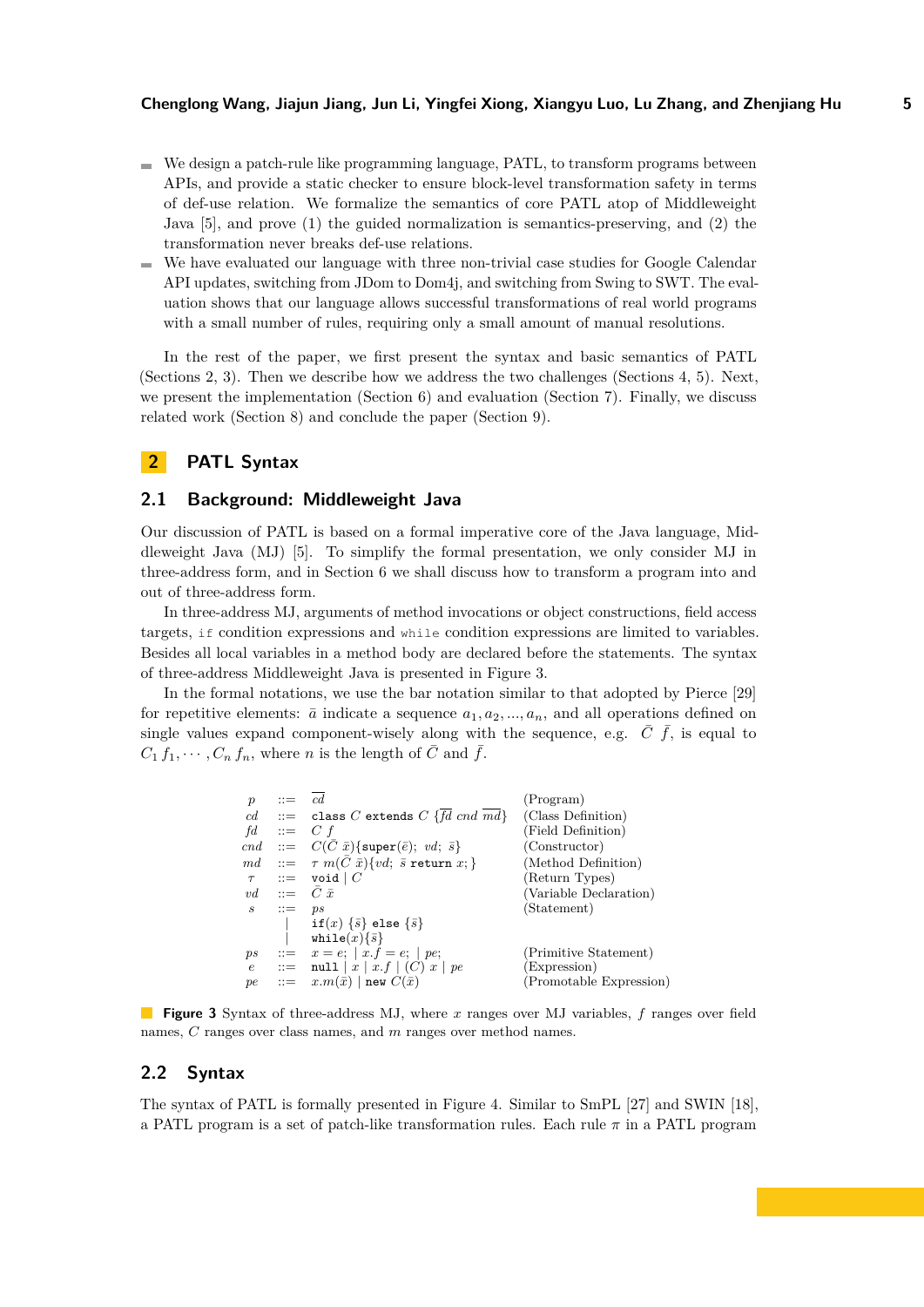consists of two parts: 1) metavariable declarations including type information of metavariables: a declaration  $v : C_1 \hookrightarrow C_2$  means that the source type (type in old API) of the metavariable  $v$  is  $C_1$  and the target type (type in new API) is  $C_2$ , and 2) a rule body consists of a series of program patterns. The  $I^-$  pattern block describes the statements to be deleted and the  $I^+$ pattern block describes the statements to be generated. In a PATL rule  $\pi$ , all metavaribales used in  $I^-$  and  $I^+$  are required to be declared in the metavariable declaration part of that rule, and particularly, when a metavariable *u* is newly-introduced in *I* <sup>+</sup> (*u* does not appear in  $I^-$ , meaning that *u* has no source type), *u* should be defined with a dummy old type  $\perp$  in its declaration.

<span id="page-5-1"></span>

|  | $\Pi$ ::= $\pi_1, , \pi_n$                                          | (Rule Sequence)             |
|--|---------------------------------------------------------------------|-----------------------------|
|  | $\pi$ ::= $(d)$ $\{I^-; I^+\}$                                      | (Transformation Rule)       |
|  | $d \quad ::= \quad u: C \hookrightarrow C$                          | (Metavariable Declarations) |
|  | $I^-$ ::= $-p_1, , -p_n$                                            | (Source Pattern)            |
|  | $I^+$ ::= + $p_1, , + p_n$                                          | (Target Pattern)            |
|  | $p$ ::= $u = r$ ;   r;                                              | (Statement Pattern)         |
|  | $r := u.m(\bar{u})$   new $C(\bar{u})$   $u.f$ (Expression Pattern) |                             |

**Figure 4** PATL syntax, where *u* ranges over PATL metavariables and *C* ranges over MJ types.

# <span id="page-5-0"></span>**3 Basic Semantics**

Basic semantics of PATL performs only strict match on consecutive blocks and syntactical transformation. In Section [5](#page-8-0) we shall describe how to extend the basic semantics to deal with code blocks in different forms.

#### **3.1 Match**

Intuitively, statements  $\bar{s}^-$  in method *M* are matched by a rule  $\pi$  defined in a rule set  $\Pi$ , if 1)  $\bar{s}$ <sup>−</sup> is a sequence of consecutive statements in *M* that can be matched by the source pattern  $\pi.I^-$ , and 2) all variable occurrences matched by a same metavariable should have a same name. The formal definition is presented below. We assume each location in a program is uniquely identified, and use the notation  $x^l$  in the rest of the paper to denote the occurrence of variable *x* at location *l* in the program.

<span id="page-5-2"></span>► **Definition 1** (Match). Given a method *M*, statements  $\bar{s}^-$  in *M* are said to form a *match instance* with a transformation rule  $\pi = (\bar{d})\{I - I^+\}$  if the following conditions are satisfied.

- (Block) A basic block  $\bar{s}$  exists in *M*, s.t.  $\bar{s}^-$  is a consecutive statement sequence in  $\bar{s}$ .
- (Source pattern match)  $\bar{s}^-$  can be matched by the pattern block  $I^-$  syntactically. There  $\equiv$ exists a map  $\phi$  from variable occurrences to metavariable names, s.t. by substituting each variable occurrence in  $\bar{s}^-$  with its image in  $\phi$ ,  $\bar{s}^-$  is exactly the same as  $I^-$ .
- (Variable mapping) Suppose  $x^l$  and  $y^{l'}$  are two variable occurrences matched by the  $\blacksquare$ same metavariable *u*, then  $x \equiv y$  (i.e. *x* and *y* are the same variable), and these two occurrences  $x^l$ ,  $y^{l'}$  are must aliases.
- (Variable typing) Suppose a variable occurrence  $x^l$  is matched by a metavariable  $u$ , then ÷.  $\mathsf{type}(x) \leq \mathsf{type}(u) \text{ if } x^l \text{ is a right-value in } M, \text{ and } \mathsf{type}(u) \leq \mathsf{type}(x) \text{ if } x^l \text{ is a left-value}$ in *M* (Function type(*x*) refers to the type of *x* in *M*, and type(*u*) refers to the source type of metavariable  $u$  in  $\pi$ ).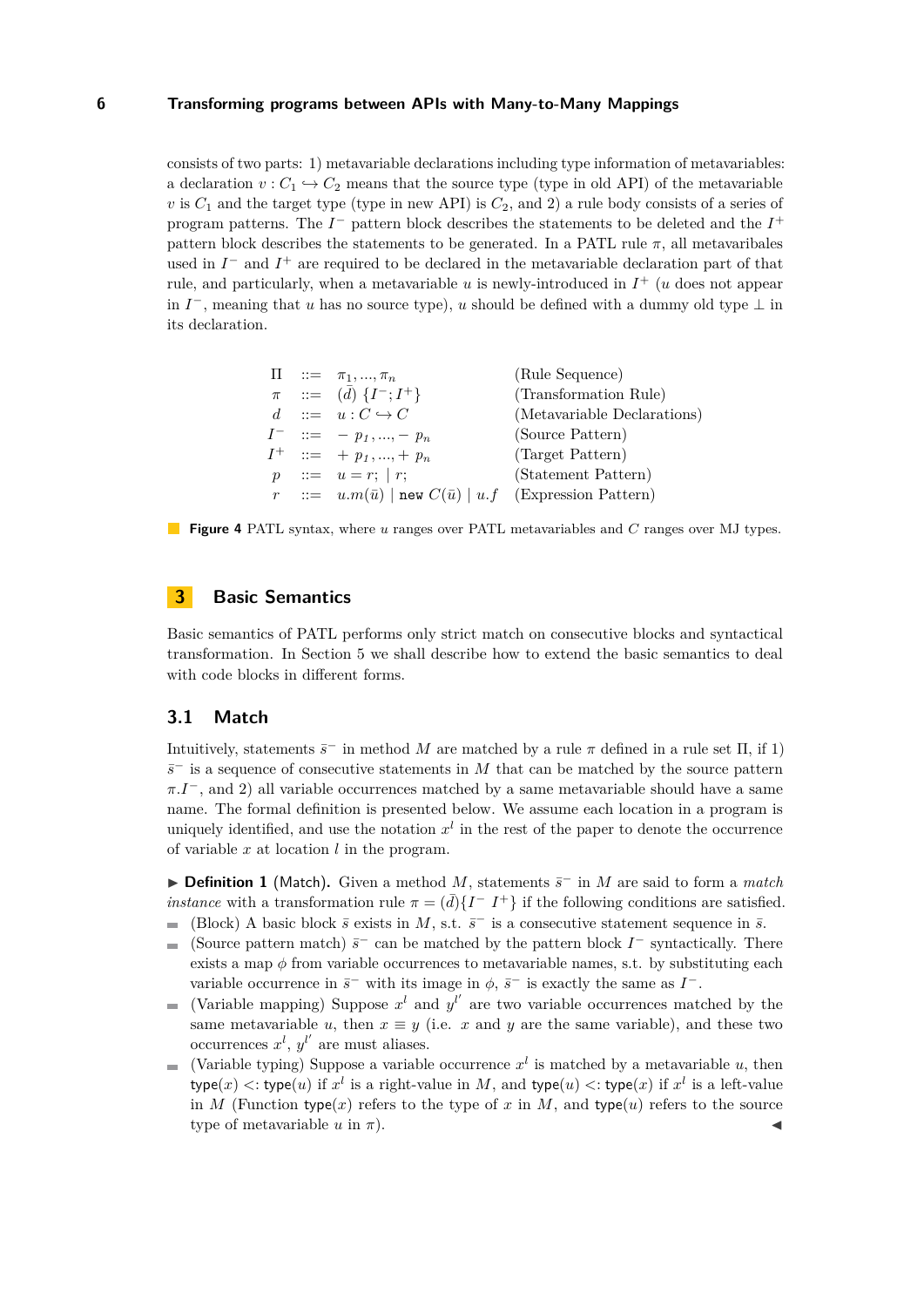We denote a *match instance* as a triple  $b = (\bar{s}^-, \pi, \sigma)$ , where  $\sigma = \{u_1 \mapsto [x^{l_1}, ..., x^{l_n}], ...\}$ is the set of mappings from metavariables to variable occurrences formed in the match. An element  $u_1 \mapsto [x^{l_1},...,x^{l_n}] \in \sigma$  indicates that the metavariable *u* matches to different occurrences  $x^{l_1}, ..., x^{l_n}$  of the variable  $x$  in the program.

**Definition 2.** A matching instance set B is a set of match instances  $\{b_1, ..., b_n\}$  formed by matching a method *M* against a set of rules  $\Pi$ , such that for any  $b_1 \neq b_2 \in \mathcal{B}$ , where  $b_1 = (\bar{s}_1^-,\pi_1,\sigma_1)$  and  $b_2 = (\bar{s}_2^-,\pi_2,\sigma_2)$ , the statements  $\bar{s}_1^-$  and  $\bar{s}_2^-$  should have no overlap.

This constraint is to ensure that one statement will not be deleted twice in transformation. In our system, a warning will be generated if two mapping instances overlap. In the following sections, we always refer  $\beta$  to a valid match instance set.

Note that in our pattern definition there is no syntax for capturing a field access expression. Here we simply treat field access expressions as variables and allow metavariables to match them.

**Example.** An example is presented in Figure [5:](#page-7-1) given the source program on left of Figure [5](#page-7-1) and the transformation rules in Figure [1,](#page-1-0) the two statements in lines 2,3 will be matched by the rule rButton, and the statement in line 5 can be matched by the rule rSetAlign, and the match instance set is presented below: (Here,  $s^2$  refers to the statement btn=new Button(); in line 2, and  $\tan^2$  refers to the occurrence of the variable  $\tan$  in line 2, other notations are similar.)<sup>[c](#page-6-0)</sup>

<span id="page-6-1"></span>
$$
\mathcal{B} = \left\{ (s^2 s^3, \text{rbutton}, \{ \text{jb} \mapsto \{ \text{btn}^2, \text{btn}^3 \}, \text{parent} \mapsto \{ \text{panel}^2 \} \right\},\newline (s^5, \text{rSetalign}, \{ \text{jb} \mapsto \{ \text{btn}^5 \}, \text{align} \mapsto \{ \text{alx}^5 \} \} ) \right\}
$$
\n
$$
(1)
$$

## **3.2 Transformation**

<span id="page-6-2"></span> $\triangleright$  **Definition 3** (Target Pattern Instantiation). Given a match instance set B, suppose  $b =$  $(\bar{s}^-, \pi, \sigma) \in \mathcal{B}$ , then  $\pi I^+$  will be instantiated into  $\bar{s}^+$  by substituting each metavariable *u* in  $\pi.I^+$  with an MJ variable:

- If *u* is a metavariable in  $\pi I^+$  and there exists  $u \mapsto [x^{l_1},...,x^{l_n}] \in \sigma$ , then *u* will be substituted with *x*.
- If *u* is a metavariable in  $\pi.I^+$  and *u* is a metavariable not appearing in  $\pi.I^-$ , but defined in  $\pi I^+$ , then *u* will be instantiated as a new variable name.

▶ Definition 4 (Statement-level Transformation). Given a method M (with its statement body  $\bar{s}_M$ ) and a rule Π we denote the transformation of  $\bar{s}_M$  by Π as Π  $\triangleright$   $\bar{s}_M$ . Suppose  $\mathcal{B} = \{b_1, ..., b_n\}$  is the set of match instances between *M* and  $\Pi$  where  $b_i = (\bar{s}_i^-, \pi_i, \sigma_i)$ , then  $\Pi \triangleright M$  is the result of substituting all  $\bar{s}_i^-$  with  $\bar{s}_i^+$  (statements instantiated from  $\pi_i \cdot I^+$  with *b*<sub>*i*</sub>). Formally,  $\Pi \triangleright \bar{s}_M = [\bar{s}_1^- \mapsto \bar{s}_1^+, ..., \bar{s}_n^- \mapsto \bar{s}_n^+]$  $\overline{s}_M$ .

Besides statement-level transformation, we will also 1) add the definitions of newly introduced variables in the variable declaration field of *M* (the type of a newly introduced variable is the target type of its corresponding metavariable defined in the rule) and 2) transform the types based on the type mapping information provided in metavariable declarations in each rules in Π. But as they are not our focus in this paper, we do not formalize these two transformations.

<span id="page-6-0"></span>c If there exist two variables at the same line, the encoding of *l* will not just be the line number but both its line number and its character offset number, but as there is no such case in this example, we only use line number for convenience.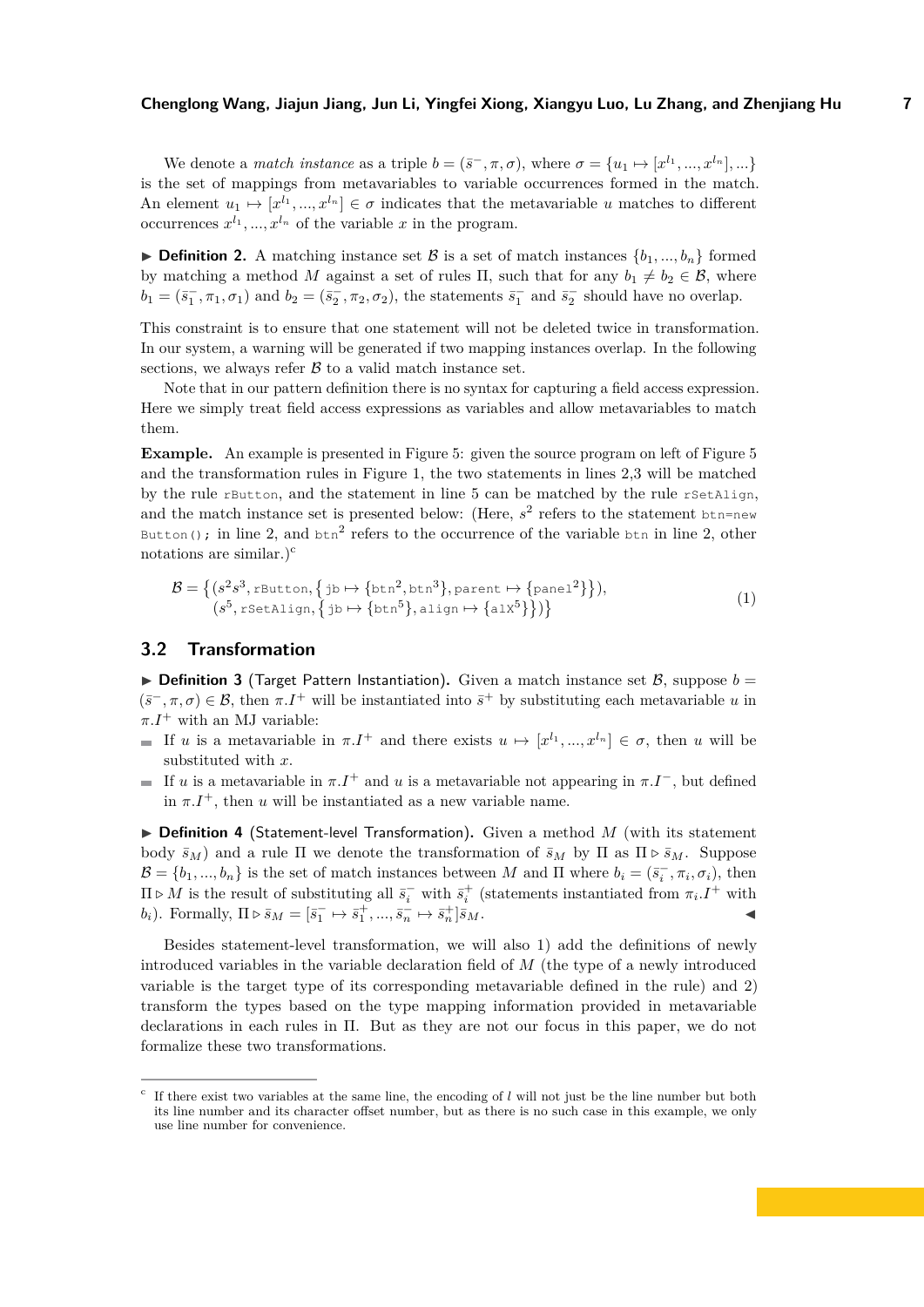**Example.** Given the match instances in Equation [1](#page-6-1) between the program in left Figure [5](#page-7-1) and rules in Figure [1,](#page-1-0) target statements will first be generated before substitution. In the first match instance, the target statement is generated by substitution of metavariable jb with button, and substitution parent with panel. The resulting target statement is btn=new Button(panel, SWT.PUSH);. Similarly, by substituting jb with btn and substituting align with  $a\perp x$ , we obtain the target statement btn.setAlignment ( $a\perp x$ ); from the second match instance. By substituting source statements in each match instance with its corresponding target statements, the desirable result can be obtained (right of Figure [5\)](#page-7-1).

```
1 //Program
2 \text{ btn} = \text{new} JButton();
3 panel.add(btn);
4 alX = 10;
5 btn.setAlignmentX(alX);
                                rButton −−−−−−−→
                               rSetAlign
                                            1 //Transformed Program
                                           2 btn = new Button(panel, SWT.PUSH);
                                           3 alX = 10;
                                            4 btn.setAlignment(alX);
```
**Figure 5** A transformation example with rules defined in Figure [1,](#page-1-0) the statements in lines 2,3 (left) are transformed into the statement in line 2 in the result program (right) by rule rButton. Similarly, the statement in line 5 is transformed to the statement in line 4 (right) by rule rSetAlign. In our examples, variables are always declared in the previous context, but we omit them for concision consideration.

## <span id="page-7-0"></span>**4 Preserving Def-Use Relations**

As mentioned in Challenge 2 in the introduction, we would like to disallow rules that may change def-use relations. Thus, besides checking the syntax and type correctness of the rules as SWIN [\[18\]](#page-24-5) did, an addition set of well-formedness conditions are checked against a transformaion program Π to ensure the it will perserve def-use relations in transformation.

**Definition 5** (Well-Formedness Conditions). A PATL program  $\Pi = \pi_1, ..., \pi_n$  is well-formed if the following four conditions are satisfied.

- *(Definition deletion)* For all  $\pi$ , if there exists a pattern  $u = r$  in  $I^-$ , then there should also be a pattern  $+ u = r'$  in  $I^+$ .
- (*Definition introduction*) For all  $\pi$ , if there exists a pattern +  $u = r$  in  $I^+$ , then either  $\blacksquare$ there exists  $- u = r$  in  $I^-$  or  $u$  does not appear in  $I^-$ .
- *(New metavariable introduction)* Given a rule  $\pi$ , if there exists a pattern  $+p$  in  $\pi.I^{+}$  such  $\blacksquare$ that a metavariable *u* in *p* does not appear in  $\pi.I^-$ , then there exists a pattern  $+u = r$ in  $\pi I^+$  that introduce the definition of *u*.
- *(SSA pattern form)* For all  $\pi$ , the code block formed by  $I^-\$  (and  $I^+$ ) must be in static single assignment (SSA) form, i.e. each variable is assigned at most once.

The first and second conditions ensure the def-use relations of existing variables. The third condition ensures that the new variables are used after definition. The fourth condition makes the other three conditions simpler, and also contributes to guided normalization to be introduced in the next section. As an example, the BadRule in the introduction violates the first two conditions, and thus can potentially violate def-use relations.

Now we can formally define and prove the def-use preservation property of a checked PATL program  $\Pi$ . Suppose  $\beta$  is the match instance set between a method *M* and  $\Pi$ ,  $\Pi(s)$  is used to refer to the statements corresponding to *s* after transformation, defined as: (1) the statements generated from a binding *b*, if exists  $b = (\bar{s}^-, \pi, \sigma) \in \mathcal{B}$  s.t.  $s \in \bar{s}^-$ , or (2) *s* itself, if *s* is not matched by any rule. We have the following theorem.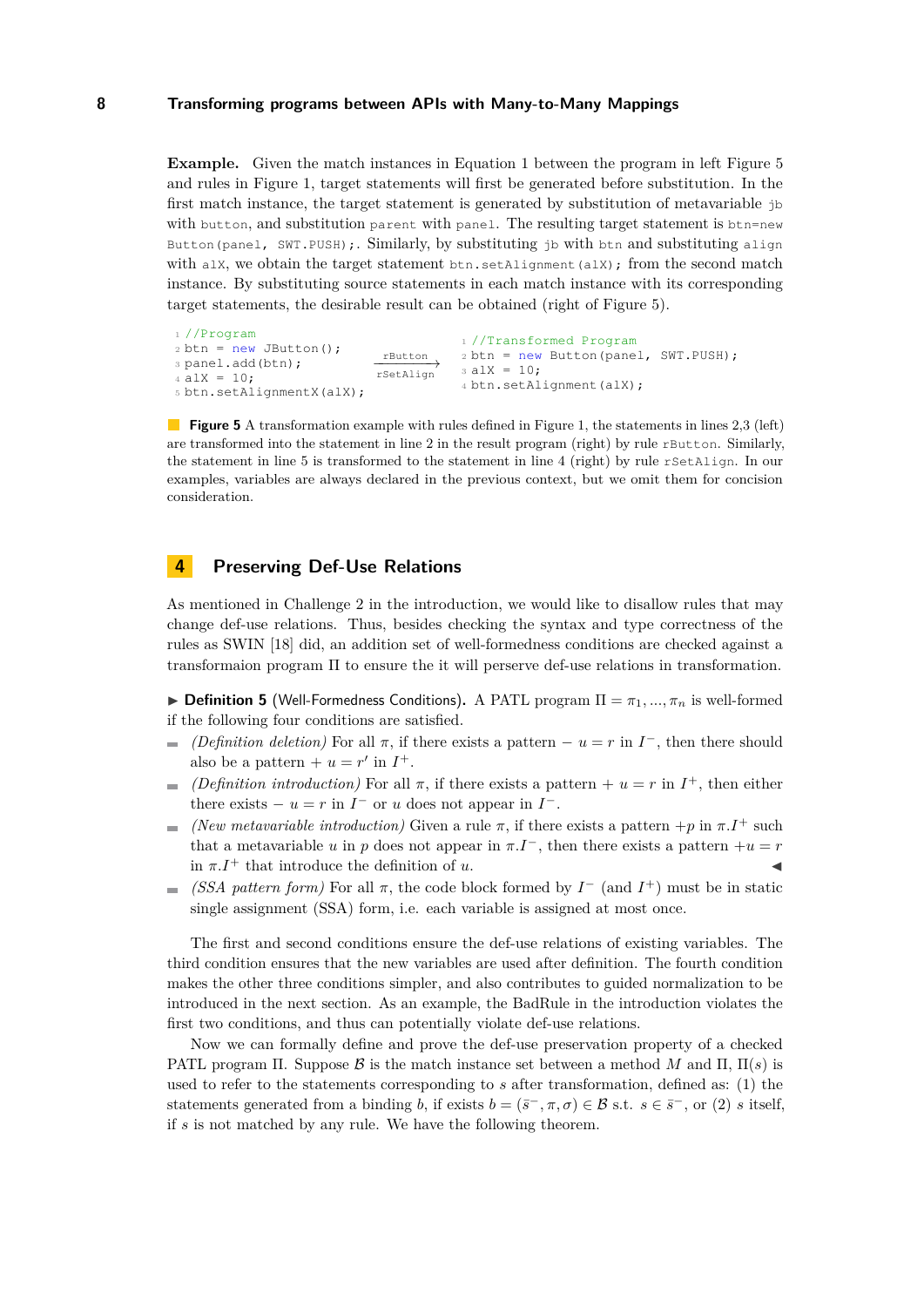I **Theorem 6** (Def-use Preservation)**.** *Given a method M and a checked PATL program* Π*,* suppose the statement-level transformation is  $\Pi \triangleright \overline{s}_M = \overline{s}'_M$ , then:<br>1. Suppose  $s_1$  and  $s_n$  are two statements in a basic block in  $\overline{s}_M$ , and there exists a variable

- *x* that is used in  $s_n$  and defined in  $s_1$ , then after transformation, either  $\Pi(s_n)$  does not *use the variable x, or the occurrences of x used in*  $\Pi(s_n)$  *is defined in*  $\Pi(s_1)$ *.*
- **2.** Suppose *x* is a variable newly introduced in  $\bar{s}'_M$ , then *x* is used after definition.

Proof. (Proof sketch) For the first part of theorem, firstly, we need to prove that transforming a statement sequence  $\bar{s}_1$  in *M* will not delete a variable definition statement. Suppose a statement " $x=e$ ;" is removed by a match instance *b*, then a pattern " $-uee'$ ;" must exists in *b*. According to the condition *Definition Pattern*, a target pattern " $+u=e''$ " also exists in *b* and it will be instantiated into a statement which defines the variable x. Secondly, we need to show that the transformation will not introduce a variable definition  $y=e_i$ , where no definition statement of y appears in  $\bar{s}_1$  and y is defined and used in a context before  $\bar{s}_1$ . This can be proved by the following facts: 1) all newly introduced variables will have fresh names, according to the Definition [3](#page-6-2) and 2) these exists no statement pattern that will write to a read-only variable in  $\bar{s}_1$ , according to the checking condition *Definition Introduction*. With the above two properties, the first part of the property can be proved inductively.

For the second part, if  $x$  is a newly introduced variable, then  $x$  is matched by a metavariable u newly introduced in *I* <sup>+</sup>. As required in the checking condition *New Variable Introduction*, a metavariable newly introduced in  $I^+$  should also be defined in  $I^+$ . This definition statement for  $u$  in  $I^+$  will then be instantiated as the definition statement for the variable  $x$  in the transformed program, according to Definition [3.](#page-6-2)

## <span id="page-8-0"></span>**5 Extending Basic Semantics via Guided Normalization**

As mentioned in Challenge 1 in the introduction, we use guided normalization to extend the basic semantics to different cases. We first start with the introduction of program analysis techniques used in our approach, then introduce the extended match that identifies different cases, and show how to guided-normalize the matched statements into the basic form.

## **5.1 Program Analysis**

In order to apply a semantics-preserving transformation to a program *p*, the following two program analysis results are required.

- **1.** Alias relations between variable occurrences in *p*: given two variable occurrences  $x^{l_1}$  and  $y^{l_2}$ , i[d](#page-8-1)entify whether  $x^{l_1}$  and  $y^{l_2}$  are *none-aliases*, *may-aliases* or *must-aliases*<sup>d</sup>.
- **2.** Dependency relations between statements in  $p$ : given two primitive statements  $s_1$  and *s*2, whether there are no dependencies between them or there may exist dependencies between them, considering both data dependency and control dependency.

As the transformation algorithm only requires the analysis results, the analysis algorithm is orthogonal to the transformation phase and any *conservative* program analysis tool providing these results can be used. And as we will show later, the precision of analysis result will not affect the semantics-preserving property of the transformation process due to our conservative

<span id="page-8-1"></span><sup>d</sup> Typical analysis tools will only provide none-alias relations and may-aliases relations, but enhancing them with a conservative intra-procedural aliases analysis can further provides must-alias relations between variable occurrences.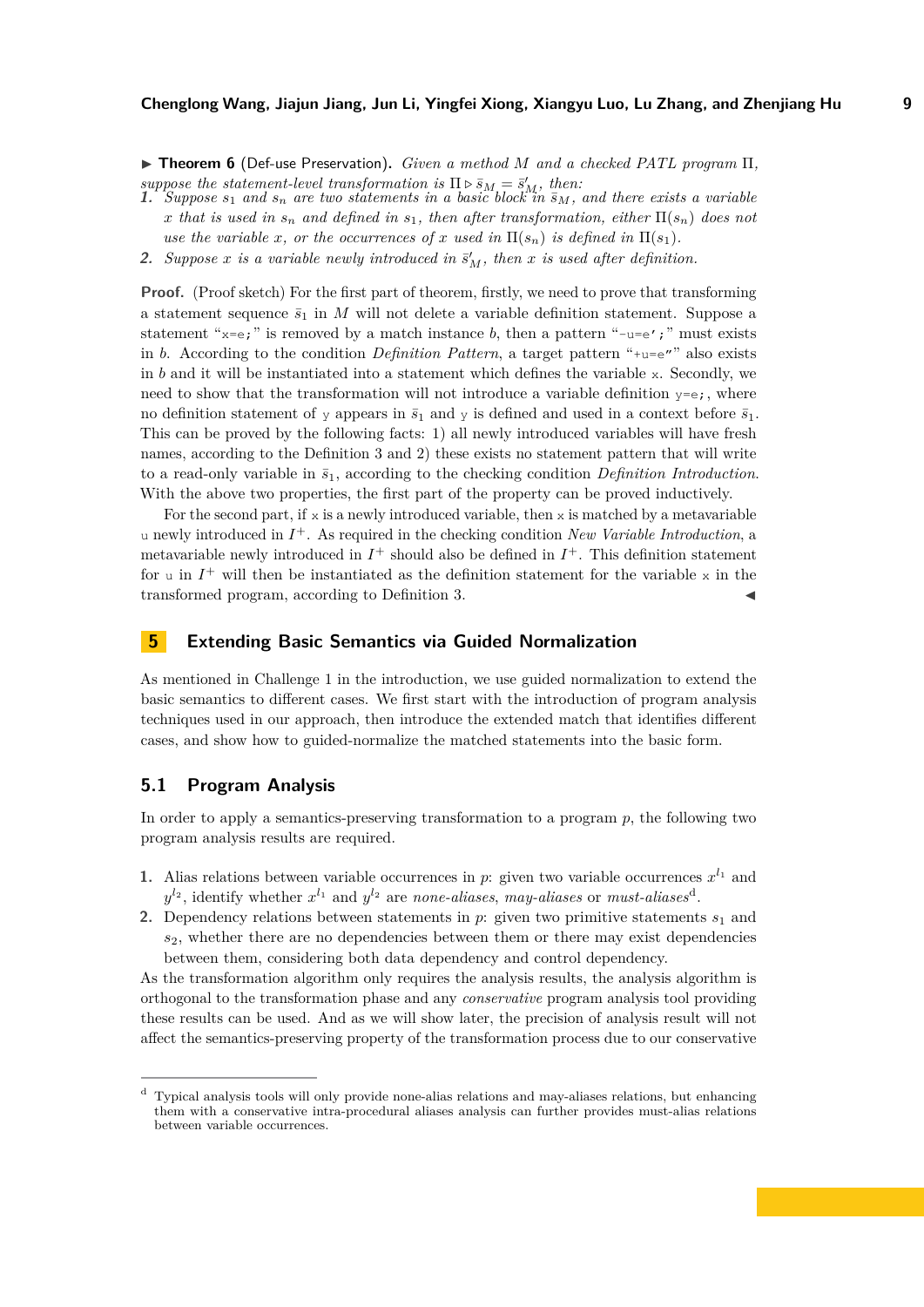treatment of the analysis result, but less precise analysis result may increase the number of warnings reported by the transformation algorithm that require manual resolutions.

# **5.2 Extending Match**

Now we define the extended match, considering match instances formed by potentially scattered consecutive statements and rules.

<span id="page-9-0"></span>► **Definition 7** (Match<sup>\*</sup>). Given a method *M*, statements  $\bar{s}^-$  in *M* are said to form a *match instance* with a transformation rule  $\pi = (\bar{d})\{I - I^+\}$  if the following conditions are satisfied.

- $\bar{a}$  $(Path*)$  There exists a statement sequence  $\bar{s}$ , which forms an execution path in the control flow graph of *M*, s.t.  $\bar{s}^-$  is a (potentially scattered consecutive) sub-sequence in  $\bar{s}$ .
- (Source pattern match)  $\bar{s}^-$  can be matched by pattern  $I^-$  syntactically.
- (Variable mapping<sup>\*</sup>) Suppose  $x^l$  and  $y^{l'}$  are two variable occurrences matched by the  $\equiv$ same metavariable *u*, then  $x^l$  and  $y^{l'}$  are may-aliases in M.
- (Variable typing) Suppose a variable occurrence  $x^l$  is matched by a metavariable  $u$ , then  $\mathsf{type}(x) \leq \mathsf{type}(u) \text{ if } x^l \text{ is a right value in } M, \text{ and } \mathsf{type}(u) \leq \mathsf{type}(x) \text{ if } x^l \text{ is a left value.}$ in  $M$ .

Different from Definition [1,](#page-5-2) in Definition [7:](#page-9-0) (1) statements are only required to appear in a path in the control flow graph, and (2) variable occurrences bound to the same metavariable are only required to be may-aliases. Here, we use  $\mathcal{B}^* = \{b_1^*,...,b_n^*\}$ , where  $b_i^* = (\bar{s}_i^-, \pi_i, \sigma_i^*)$ , to refer to the set of match instances formed between a method *M* and a PATL program Π with extended match definition Match<sup>∗</sup> . The difference between *σ* <sup>∗</sup> and *σ* is that given  $u \mapsto [x_1^{l_1}, ..., x_n^{l_n}] \in \sigma^*$  (indicating metavariable *u* maps to the variable occurrences  $x_1^{l_1}, ..., x_n^{l_n}$ ) in the match instance), occurrences  $x_1^{l_1},...,x_n^{l_n}$  are only required to be aliases but not necessarily with the same name.

**Match Finding and Checking.** Given a method *M* and a set of rules Π, we use a dataflow analysis to obtain all match instances between statements in *M* and rules in Π. The behavior of the dataflow analysis is similar to the method presented by Brunel et al. [\[7\]](#page-24-7). Due to space limit, we omit the details here.

As mentioned before, not all match instances can be guided-normalized. If there exist match instances that cannot be handled by guided-normalization, we will report them to users as warnings. Some untransformable match instances can be easily identified by static condition check. More will be identified during the process of guided normalization. Basically, we identify any match instance  $b^* = (\bar{s}_1, \pi, \sigma^*)$  satisfying one of the following three conditions and report it as a warning.

- Any two variable occurrences matched by the same metavariable in  $\sigma^*$  are not must-aliases.
- Statements  $\bar{s}_1$  appear across methods.
- Statements  $\bar{s}_1$  appear across boundary of a while statement, i.e., the matched statements  $\equiv$ are in different iterations, or, some are inside a loop while some outside.

The latter two conditions are checked after the matching process, while the first condition is checked after the guided-shift step in guided normalization (introduced later in this section). This is because the guided-shift step will eliminate some may-aliases, and after checking, all uncertain aliases between variables occurrences involved in match instances are resolved. On the other hand, other uncertain aliases relations will not need to be handled as they will not affect transformation correctness, as a result, only a small part of uncertainties is required to resolve to proceed transformation.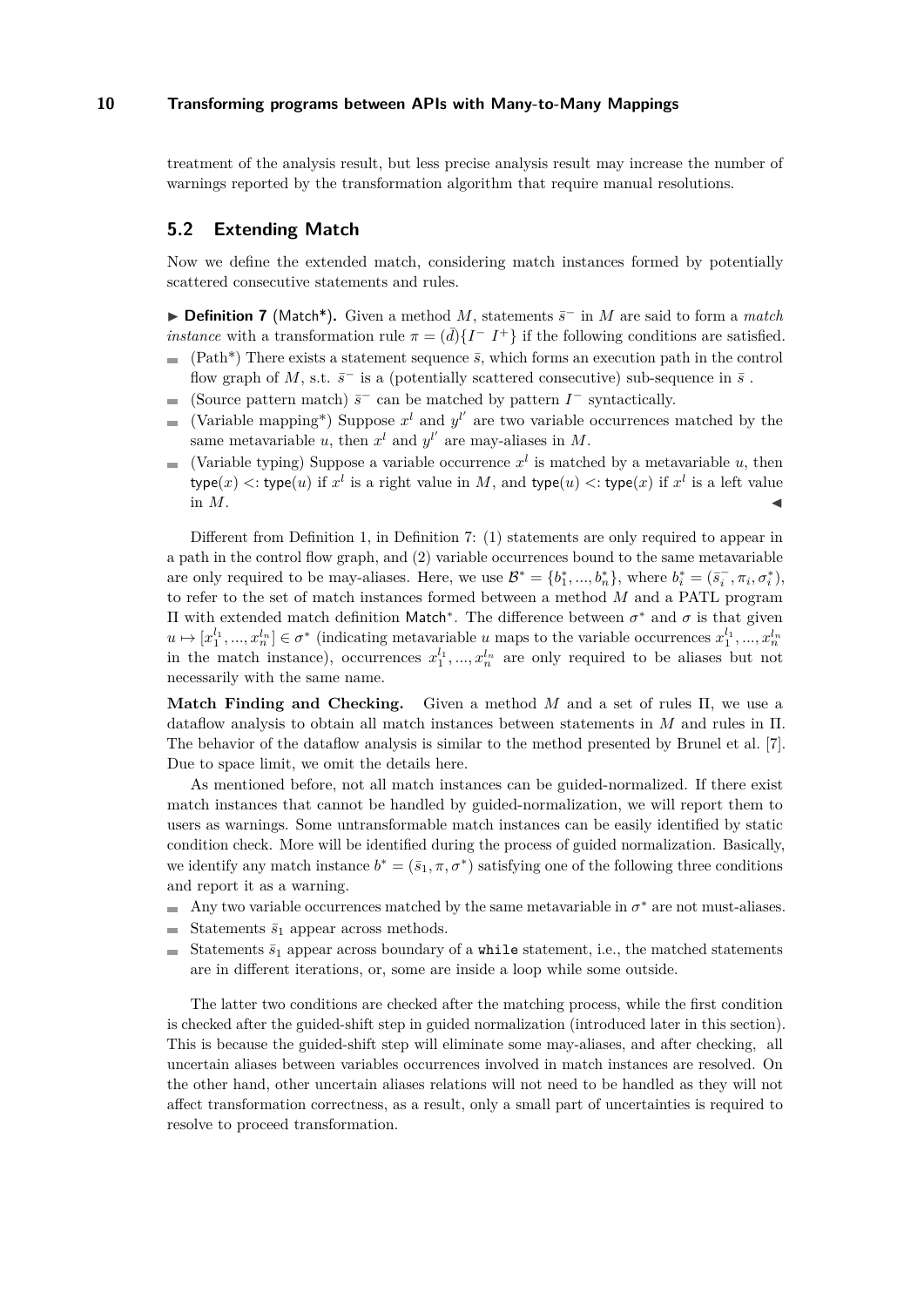**Example.** An example program demonstrating extended match definition with rules rButton and rSetAlign is presented below on the left of Figure [6.](#page-10-0) In this program, firstly, the alignment field of the button is set via a call to " $\frac{1}{2}$ then, setAlignmentX(alX);". Then, before adding the new JButton object to panel, it checks whether panel is null: if it is not null, then the btn is added to panel, otherwise the button is assigned to defaultBtn, added to a default panel defaultPnl.

From pointer analysis we can obtain that all occurrences of btn and defaultBtn are may-aliases. Thus, three match instances (in Match\*) can be obtained between the program and the rules in Figure [1:](#page-1-0) i.e. 1) statements in lines 1,6 can form a match instance with the rule rButton, 2) statements in lines 1,9 can form another match instance with the rule rButton and 3) statement in line 2 can be matched by the rule rSetAlign. And these match instances can be represented as Equation [2:](#page-10-1)

<span id="page-10-1"></span>
$$
\mathcal{B}^* = \left\{ (s^1s^6, \text{rbutton}, \{jb \mapsto \{btn^1, btn^6\}, \text{parent} \mapsto \{\text{panel}^6\} \}\right),
$$
  
\n
$$
(s^1s^9, \text{rbutton}, \{jb \mapsto \{btn^1, \text{defaultBtn}^9\}, \text{parent} \mapsto \{\text{defaultPn1}^9\}\}),
$$
  
\n
$$
(s^2, \text{rSetalign}, \{jb \mapsto \{\text{btn}^2\}, \text{align} \mapsto \{\text{alx}^2\}\})
$$

## **5.3 Guided Normalization**

Guided normalization transforms the program in a semantics-preserving manner such that the match instance in the extended semantics can be transformed by the basic semantics. We first demonstrate the result of guided normalization by example.

**Example.** A desirable guided-normalization for the program with the match instances in Equation [2](#page-10-1) is presented below [\(6](#page-10-0) right), as after normalization, statements matched to a same rule appear consecutively in basic block and variable occurrences matched by a same metavariable have same name. It is obvious that after guided-normalization, the transformation defined in Section [3](#page-5-0) can be performed as all extended match instances become the basic in-block matches. Please note in this program different API methods do not write or read to the same field, so there is no dependency between these method calls. This information can be obtained by a dependency analysis.

```
1 \text{ btn} = \text{new JButton}():
 2 btn.setAlignmentX(alX);
3 System.out.print(alX);
 4 b = panel ! = null;5 if (b) {
 6 panel.add(btn);
 7 } else {
 \frac{1}{8} defaultBtn = btn:
9 defaultPnl.add(defaultBtn);
10 }
                                      \longrightarrow normalize
                                                        1 System.out.print(alX);
                                                       2 b = panel != null:3 \text{ if } (b) \inbtn = new JButton();
                                                            panel.add(btn);
                                                       6 btn.setAlignmentX(alX);
                                                       7 } else {
                                                       8 \times = new JButton();<br>9 defaultPnl.add(x);
                                                            defaultPnl.add(x);
                                                       10 btn = x;11 \det defaultBtn = btn:
                                                      12 btn.setAlignmentX(alX);
                                                      13 }
```
**Figure 6** An Example Program to be Transformed by Rules rButton and rSetAlign and its guided normalized result. The program on the right is normalized with match instances in Equation [2,](#page-10-1) and after guided normalization, the match instances become: 1) statements in lines 4,5 form a match with rule rButton, 2) statement in line 6 form a match with rule rSetAlign, 3) statements in lines 8.9 form a match with rule rButton and 4) statement in line 12 form a match with rule rSetAlign.

**Semantics Preserving Transformation.** As mentioned in Section [1,](#page-0-0) the key point of guided-normalization is to ensure that the normalization process is semantics-preserving. Thus before moving to an algorithmic description of guided-normalization, we shall first define which transformations are semantics-preserving.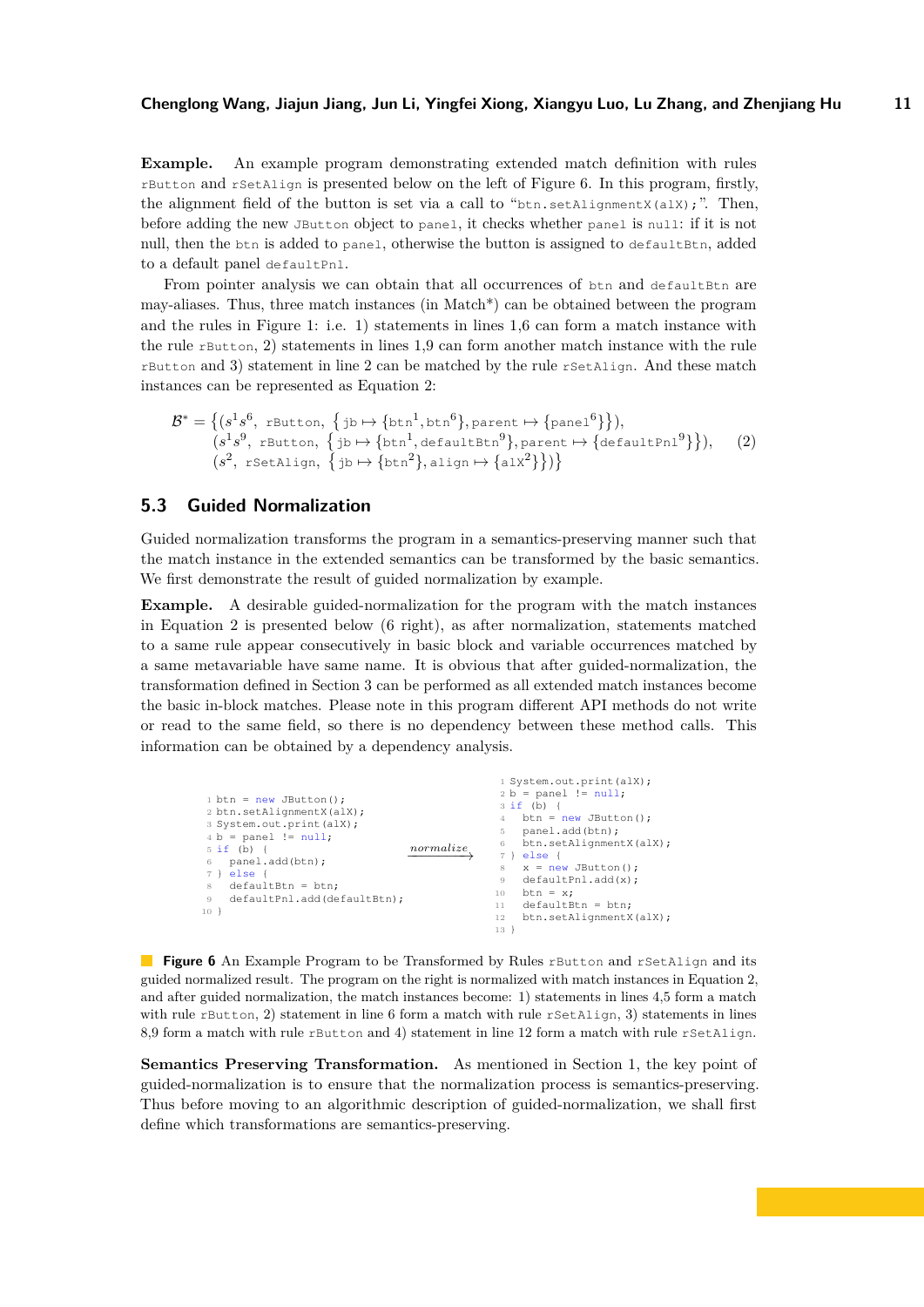<span id="page-11-1"></span> $\triangleright$  **Definition 8** (Semantics-preserving transformation). A method *M* (the body of *M* is  $\bar{s}_M$ ) is said to be semantics-equivalently transformed into  $M'$ , if  $M$  can be transformed into  $M'$  with a series of the transformation primitives defined below. We denote such semantics-preserving transformation as  $M \xrightarrow{\sim} M'$ .

- *Alias Renaming Primitive:* In  $\bar{s}_M$ , if  $x^l$  is a must alias of variable *y* in the statement of *l*,  $\equiv$ renaming *x* to *y* at the statement of *l* is semantics-preserving.
- $L$  *Left-value Renaming Primitive:* In  $\bar{s}_M$ , suppose  $x = e$ ; is a statement defining the value of x, and y is a free name in M, then after declaring y in M, substituting  $x = e$ ; with  $y = e; x = y$ ; is semantics preserving.
- *Fresh-variable Introduction Primitive:* In  $\bar{s}_M$ , suppose *x* is a fresh variable name in  $\blacksquare$ *M*, then declaring *x* in *M* and inserting  $x = y$ ; at a location where *y* is defined is semantics-preserving.
- $\equiv$ *Swapping Primitive:* In  $\bar{s}_M$ , suppose  $s_1s_2$  are two adjacent statements with no dependency, then transforming them into  $s_2s_1$  is semantics preserving.
- *Shifting Primitive:* In  $\bar{s}_M$ , (1) given  $s_1$ **if**( $x$ ){ $\bar{s}_2$ }else{ $\bar{s}_3$ } and suppose *x* does not m. depends on  $s_1$ , then substituting it with  $if(x){s_1\overline{s_2}}e1se{s_1\overline{s_3}}$  is semantics preserving. (2) given  $if(x){\overline{s_2}}$ else{ $\overline{s_3}s_1$ , substituting it with  $if(x){\overline{s_2}}s_1$ }else{ $\overline{s_3}s_1$ } is semantics preserving.

The transformation primitives defined above are verified and commonly used in compiler optimization [\[37,](#page-25-4) [1,](#page-23-0) [8,](#page-24-8) [14\]](#page-24-9) and semantics-preserving refactoring [\[33,](#page-25-5) [26,](#page-25-6) [31\]](#page-25-7), and as long as we can show that a transformation algorithm can be decomposed into such series of transformation primitives, the transformation process is guaranteed to be semantics-preserving.

**Transformation Stages.** Algorithmically, the guide-normalization process can be decomposed into the following three stages:

- **1.** Stage-1: Transforming the program with GuidedShift Algorithm so that statements matched by a rule will appear in a basic block in the resulting program.
- **2.** Stage-2: Transforming the program with GuidedRename Algorithm, and variable occurrences matched a same metavariable in a rule will have same name and definition.
- **3.** Stage-3: Transforming statements in basic blocks with GuidedReorder Algorithm, so that statements matched by a same rule will appear consecutively in the block.

In the rest of the section, we will concretely describe each guided normalization stage and prove its semantics-preserving property. The guided normalization process consists of three transformation stages (three algorithms), i.e. GuidedShift, GuidedRename and GuidedReorder.

In our algorithms, we use ∆ to denote a *must-alias* checker, which is obtained by program analysis, i.e. given two variable name *x*, *y* and a location *l*,  $\Delta(x, y, l) =$ **true** indicates that *x* and *y* are must-aliases at the location *l* otherwise not. We also use Θ to represent a dependency checker, i.e. given two statements,  $\Theta(s_1, s_2) = \text{true}$  indicates that  $s_1$  and  $s_2$ may hav[e](#page-11-0) dependencies otherwise not <sup>e</sup>. Particularly, besides dependencies obtained from analysis, here we also consider *match dependency*: two statements  $s_1$  and  $s_2$  are said to have match dependency when they are in a same match instance in  $\mathcal{B}^*$ . We shall refer match dependency and data dependency uniformly as dependency.

<span id="page-11-0"></span>e If may-dependence relation is reported between two statements  $s_1$  and  $s_2$ , the result will be treated as "*s*<sup>1</sup> and *s*<sup>2</sup> have dependencies" in our approach. This treatment ensures that any *possible* dependencies will not be broken in transformation.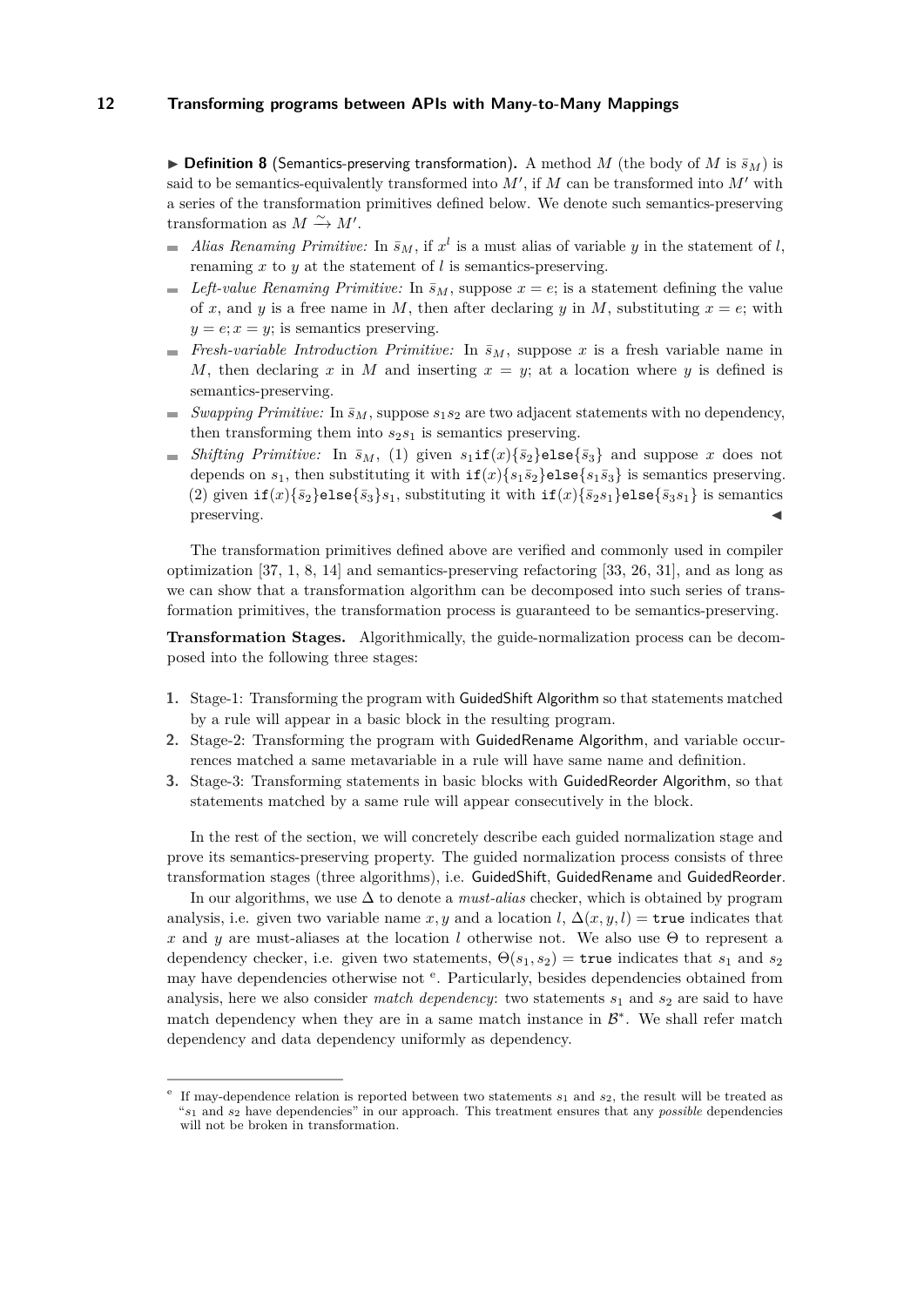## **5.3.1 GuidedShift Algorithm**

In the first stage, we make all statement sequences in a match instance appear in the same basic block, i.e. given the match instance set  $\mathcal{B}^* = \{(\bar{s}_1^-, \sigma_1^*, \pi_1), ...\}$ , if  $\bar{s}'_M$ GuidedShift( $\bar{s}_M$ ,  $ST_{\mathcal{B}^*}$ ,  $\Theta$ ), then all  $\bar{s}_i^-$  in match instances from  $\mathcal{B}^*$  will appear in a basic block in  $\bar{s}'_M$ . Here  $ST_{\mathcal{B}^*}$  is the shifting targets of  $\mathcal{B}^*$ , indicating which statements are supposed to appear in a basic block.  $ST_{\mathcal{B}^*}$  is calculated by including all adjacent statement pairs in  $\bar{s}_i^-$ , formally, given  $b^* = (\bar{s}_i^-, \sigma_i^*, \pi_i) \in \mathcal{B}^*$ , if  $s_1 s_2$  are two adjacent statements in  $\bar{s}_i^-$ , then a pair  $(s_1, s_2)$  is added into  $ST_{\mathcal{B}^*}$ .

The function locateBlock(*s*) is used to find the basic block where *s* is in, ShiftDownInto (ShiftUpInto) is used to move a statement into the beginning (end) of both branches of an if statement without moving any other statement, and UpdateLocation is used to update locations for all statements whenever a shift operation happens (as it changes locations of statements).

|    | <b>Algorithm 1:</b> Guided Shift algorithm                                                                           |  |  |  |  |  |
|----|----------------------------------------------------------------------------------------------------------------------|--|--|--|--|--|
|    | <b>Input:</b> statements $\bar{s}$ , shifting targets $ST = [(s_a, s_b), ],$                                         |  |  |  |  |  |
|    | dependency checker $\Theta$ .                                                                                        |  |  |  |  |  |
|    | <b>Output:</b> shifted statement sequence $\bar{s}'$                                                                 |  |  |  |  |  |
|    | <b>1</b> while exists tuple $(s_a, s_b) \in ST$ , s.t. $s_a$ and $s_b$ are not in the same block do                  |  |  |  |  |  |
| 2  | find $s_1, s_2, s.t. s_1$ is the statement containing $s_a$ , $s_2$ is the statement containing $s_b$ and $s_1, s_2$ |  |  |  |  |  |
|    | are in the same basic block.                                                                                         |  |  |  |  |  |
| 3  | if $s_1 \neq s_a$ and $s_1$ is a compound statement containing $s_a$ then                                            |  |  |  |  |  |
| 4  | $\bar{s}_t \leftarrow$ locateBlock $(s_1)$ ;                                                                         |  |  |  |  |  |
| 5  | $i_1 \leftarrow \text{indexOf}(s_1, \bar{s}_t);$                                                                     |  |  |  |  |  |
| 6  | for $i \leftarrow i_1 + 1, ,$ size( $\overline{s}_t$ ) – 1, do                                                       |  |  |  |  |  |
| 7  | $s_x \leftarrow \bar{s}_t  i $                                                                                       |  |  |  |  |  |
| 8  | if $s_x == s_2$ then                                                                                                 |  |  |  |  |  |
| 9  | shiftUpInto( $s_2, s_1$ ); updateLocations( $\overline{s}$ );                                                        |  |  |  |  |  |
| 10 | break:                                                                                                               |  |  |  |  |  |
| 11 | if $\Theta(s_2,s_x) ==$ true then                                                                                    |  |  |  |  |  |
| 12 | GuidedShift( $\overline{s}_t$ , $[(s_x, s_1)]$ );updateLocations( $\overline{s}$ )                                   |  |  |  |  |  |
| 13 | break:                                                                                                               |  |  |  |  |  |
| 14 | else if $s_1 = s_a$ and $s_2 = \text{if}(u) \{s_{21}\}$ else $\{s_{22}\}\$ then                                      |  |  |  |  |  |
| 15 | $\bar{s}_t \leftarrow$ locateBlock $(s_a)$ ;                                                                         |  |  |  |  |  |
| 16 | $i_2 \leftarrow \text{indexOf}(s_2, \bar{s}_t);$                                                                     |  |  |  |  |  |
| 17 | for $i \leftarrow i_2 - 1, , 0$ do                                                                                   |  |  |  |  |  |
| 18 | $s_x \leftarrow \bar{s}_t[i]$                                                                                        |  |  |  |  |  |
| 19 | if $s_x == s_a$ then                                                                                                 |  |  |  |  |  |
| 20 | if $\Theta(u, s_a) ==$ false then                                                                                    |  |  |  |  |  |
| 21 | shiftDownInto( $s_a, s_2$ ); updateLocations( $\overline{s}$ );                                                      |  |  |  |  |  |
| 22 | break:                                                                                                               |  |  |  |  |  |
| 23 | else                                                                                                                 |  |  |  |  |  |
| 24 | $report();$ retract $();$ exit $();$                                                                                 |  |  |  |  |  |
| 25 | if $\Theta(s_x, s_1) ==$ true then                                                                                   |  |  |  |  |  |
| 26 | $\overline{s}_t \leftarrow$ GuidedShift $(\overline{s}_t, [(s_x, s_2)]);$                                            |  |  |  |  |  |
| 27 | updateLocations( $\bar{s}$ )                                                                                         |  |  |  |  |  |
| 28 | break;                                                                                                               |  |  |  |  |  |

In the algorithm, given a target pair  $(s_a, s_b)$ , we will first decide find two compound statements  $s_1, s_2$  such that  $s_1, s_2$  appear in the same basic block and  $s_1$  contains or equals  $s_a$ ,  $s_2$  contains or equals  $s_b$  (line 2). Then we determine whether  $s_1$  is a compound statement containing  $s_a$ . If so, we shift  $s_2$  into an inner level of the block  $s_1$  (lines 3-13). In the shifting process, we visit each statement after  $s_1$  in the block  $s_1$  is in, and when a statement *s'* having dependence with  $s_2$  is found, it will be shifted first to avoid dependency breaking (lines 8-10). If no such statement exists, *s*<sup>2</sup> will moved into an inner level of the block *s*<sup>1</sup> using the shiftUpInto function (line 8-10). When  $s_1 = s_a$ , meaning that  $s_a$  is in an outer block level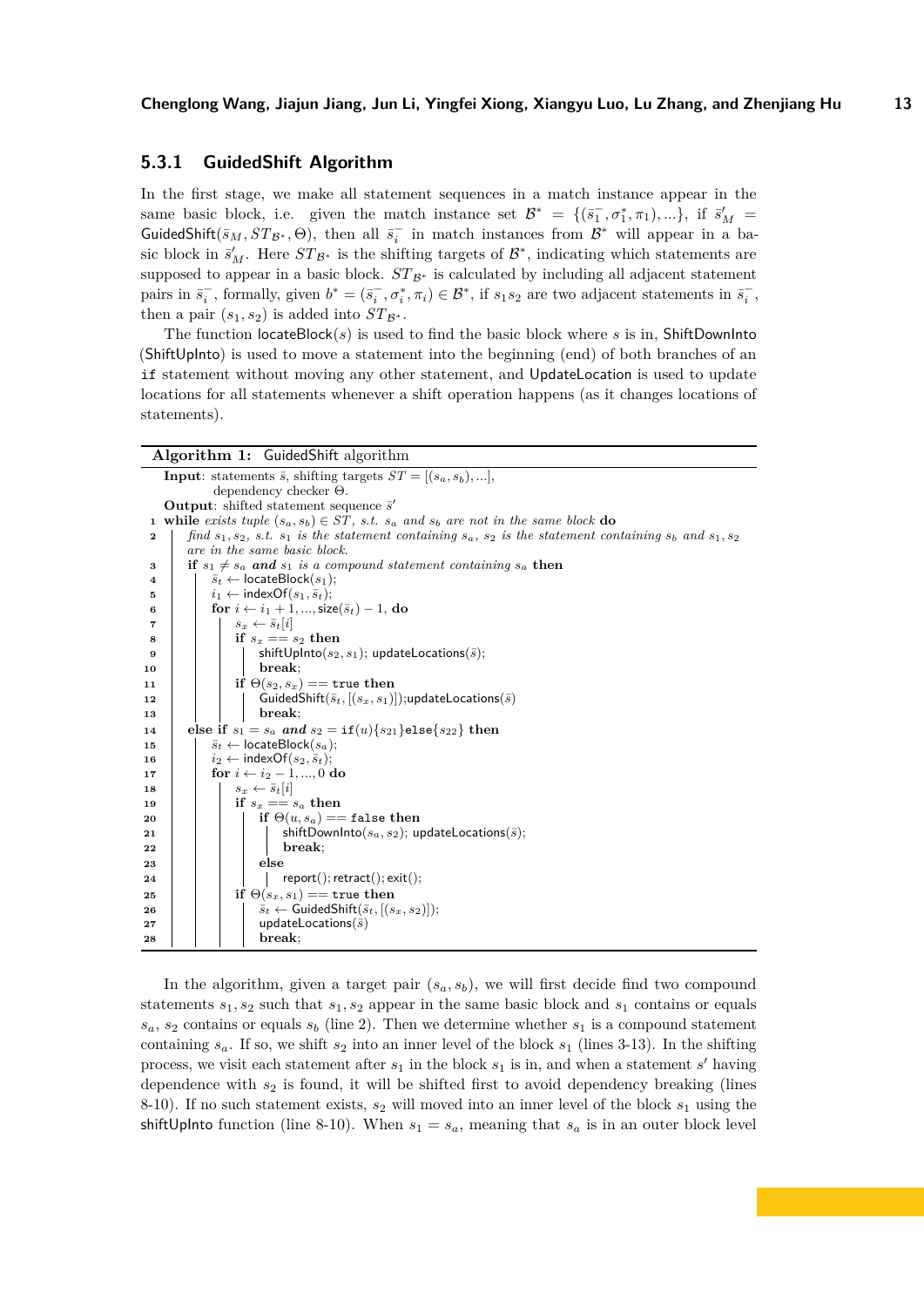compared to  $s_b$ , we need to shift  $s_a$  into  $s_2$  unless it is  $s_a$  and  $s_b$  are already in the same basic block (lines 14-28). This process is similar to the former part except that dependence relation will be checked when we try to shift a statement into an if statement, if dependence between the condition variable and the statement exists, an warning will be generated for user to handle (line 24).

The algorithm will always terminate as the block-level (the number of nested blocks a statement is in) of some statement will increase in each loop. And the algorithm only terminates when the shifting goal is satisfied. The semantics-preserving property of the algorithm is presented below.

<span id="page-13-1"></span> $\triangleright$  **Property 9** (GuidedShift semantics-preserving). Let M be a method ( $\bar{s}_M$  be its body),  $\Theta$ *be a dependency checker that contains all statement dependencies in*  $\bar{s}_M$ , and ST *be a set of shifting targets.* We have  $M \xrightarrow{\sim} [\bar{s}_M \mapsto \bar{s}'_M]M$  *if the invocation to the algorithm*  $\textsf{GuidedShift}(\bar{s}_M, ST, \Theta) = \bar{s}'_M$  *finishes without warning.* 

**Proof.** They key point is to show that whenever we call the function ShiftDownInto( $s, s_1$ ) in line 21 (or ShiftUpInto( $s, s_1$ ) in line 9), where  $s_1$  is an if statement, all statements between *s* and *s*<sup>1</sup> have no dependency with *s*, so that we can decompose this operation into a series of primitive swaps and a primitive shift operation. And this is ensured as we will recursively shift statement depends on *s* into  $s_1$  before shifting *s* (lines 11-13, 25-28 in the algorithm).

**Example.** Given the example in Figure [6,](#page-10-0) the first stage transformation is shifting, and it is performed as follows in Figure [7.](#page-13-0)

<span id="page-13-0"></span>

|                                         | 1 System.out.print(alX);               |
|-----------------------------------------|----------------------------------------|
| $1 \text{ btn} = \text{new}$ JButton(); | $2 b = panel$ != $null;$               |
| 2 btn.setAlignmentX(alX);               | $3 if (b) { }$                         |
| 3 System.out.print(alX);                | $btn = new JButton()$ ;<br>$4^{\circ}$ |
| $4 b = panel$ != $null;$                | btn.setAlignmentX(alX);<br>5.          |
| GuidedShift<br>$5if(b)$ {               | panel.add(btn);<br>6                   |
| panel.add(btn);<br>6                    | $7$ } else {                           |
| else {<br>7 }                           | $btn = new JButton()$ ;<br>8           |
| $defaultBtn = btn;$<br>8                | btn.setAlignmentX(alX);<br>9           |
| defaultPnl.add(defaultBtn);<br>$\Theta$ | $defaultBtn = btn;$<br>10              |
| 10 <sup>1</sup>                         | defaultPnl.add(defaultBtn);<br>$11 -$  |
|                                         | 12                                     |

**Figure 7** Guided-shift result of the example in Figure [6](#page-10-0) left. Based on the match instances defined in Equation [2,](#page-10-1) the statement in line 1 is the target statement to be shifted into branches. Besides, the statement in line 2 is also shifted into branches as it depends on the statement in line 1.

## **5.3.2 GuidedRename Algorithm**

The second stage of guided-normalization is to deal with variable names in  $\bar{s}_M$ , so that if there exist two variable occurrences  $x^{l_1}, y^{l_2}$  matched to the same metavariable *u* in a match instance  $(x^{l_1}, y^{l_2})$  are aliases to form such match), we will rename them into a uniform name via semantics-preserving transformation. Since a variable may be re-assigned or used outside a matching instance, to avoid disturbance to the code outside a matching instance, we always introduce a new variable and renaming to the new variable.

Similar to the previous normalization stage, the renaming targets  $RT_{\mathcal{B}^*}$  are calculated first based on the  $\mathcal{B}^*$ . Given a match instance  $b^* = (\bar{s}^-, \pi, \sigma^*) \in \mathcal{B}^*$  and  $u \mapsto [x_1^{l_1}, ..., x_n^{l_n}] \in \sigma^*$ , we add  $[x_1^{l_1},...,x_n^{l_n}]$  into the renaming targets, as these variable occurrences are matched by the same metavariable *u* in  $b^*$ . When we obtain  $RT_{\mathcal{B}^*}$  from  $\mathcal{B}^*$ , we will run GuidedRename on  $RT_{\mathcal{B}^*}$  and M to obtain the desirable normalized program.

In our algorithm, we use the following auxiliary functions: 1) Occurs(*RT*) calculates the set of all variable occurrences appearing in *RT*, 2) FreshName(*M*) generates a fresh variable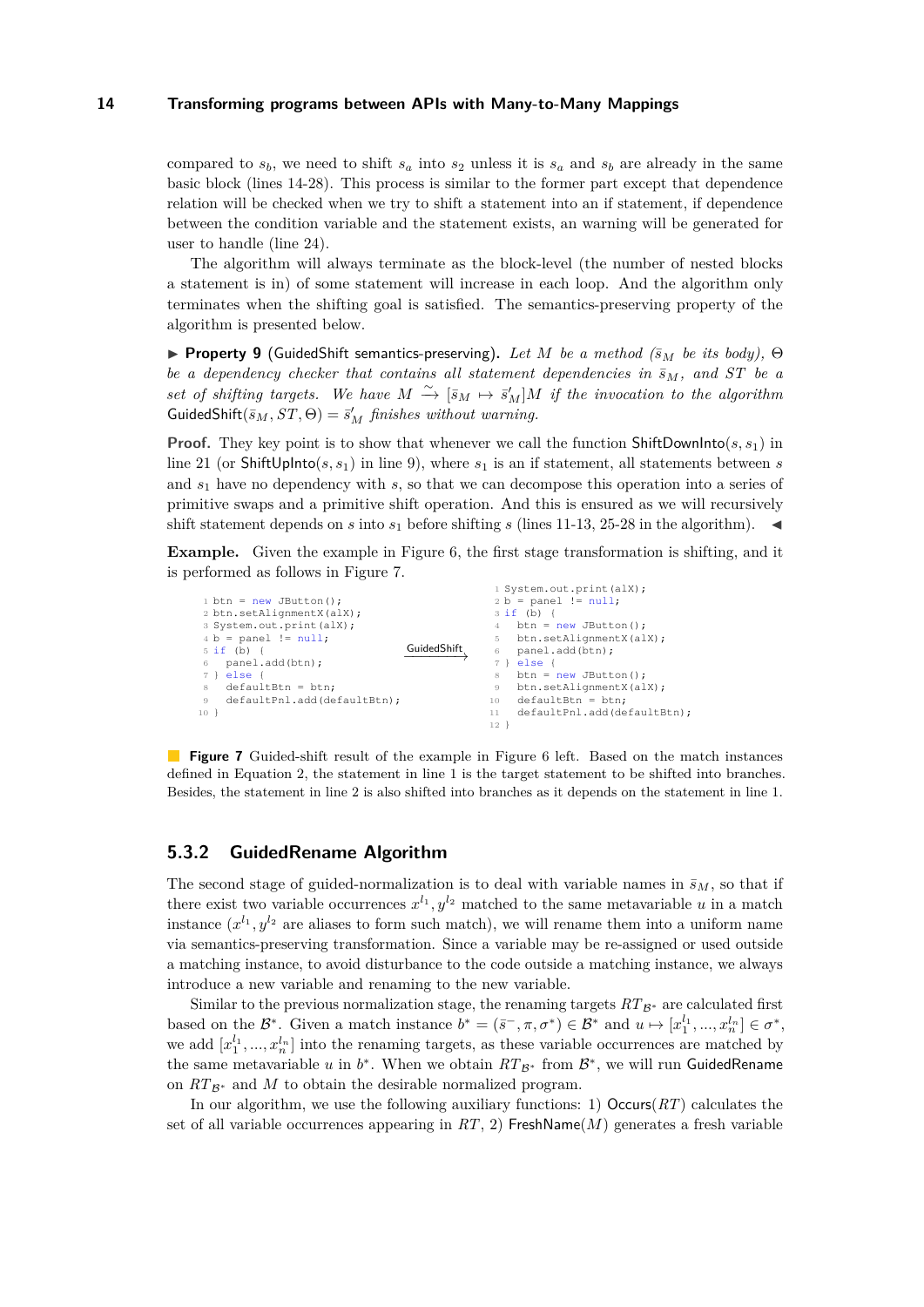name that is not used in *M*, 3) UpdateAlias() updates variable locations in both *M* and *RT* after transformation and 4) rename $(x, y, l)$  renames x into name y at the location *l*.

#### **Algorithm 2:** GuidedRename algorithm

**Input**: method  $M = \tau m(\bar{C} \bar{x}) \{ v d; \bar{s}_M; \text{ return } x; \}$ renaming targets  $RT = \{ [x_{11}^{l_{11}},...,x_{1n_1}^{l_{1n_1}}],... \}$ **Output**: method *M* with some variables in the body renamed **1**  $S_1 \leftarrow$  Assignment statements with left-value in  $Occurs(RT)$ ; **2 foreach**  $s_d \in S_1$  ( $s_d$  *of form*  $y^l = e$ ;) **do**  $\mathbf{a}$  |  $x_1 \leftarrow \text{FreshName}(\hat{M});$ **4**  $M.vd ← M.vd ∪ {type(y^l) x_1};$ **5** *M.* $\bar{s}_M \leftarrow [s_d \mapsto x_1 = e; y = x_1; M.\bar{s}_M;$ **<sup>6</sup>** UpdateAlias(); **7 foreach**  $y^{l'}$  where  $y^{l'}$  and  $y^{l}$  are in a rt  $\in RT$  and  $l \neq l'$  do  $\textbf{s}$  | rename $(y,x_1,l')$ ; UpdateAlias(); **9**  $S_2 \leftarrow \emptyset;$  $10$  **foreach**  $rt = [x_{i1}^{l_{i1}}, ..., x_{in_i}^{l_{in_i}}] \in RT$  **do 11 if** *Foreach*  $x_{ij}^{l_{ij}} \in rt$ ,  $x_{ij}^{l_{ij}}$  *is a right-value* **then 12 S**<sub>2</sub> ← *S*<sub>2</sub> ∪ {statement use  $x_{i1}^{l_{i1}}$ }; 13 **foreach**  $s \in S_2$  **do**  $\bf{14}$  **foreach** *variable*  $y^l$  *used in s* **do 15 i i if**  $y^l \in Occurs(RT)$  *and*  $y^l$  *is the first element of a*  $rt \in RT$  **then** 16  $x_1 \leftarrow$  **FreshName** $(M)$ ;  $\begin{aligned} \mathbf{17} \quad | \quad M.vd \leftarrow M.vd \cup \{\mathsf{type}(y^l) \; x_1\}; \end{aligned}$ 18 **a**  $M.\bar{s}_M \leftarrow [s \mapsto (u = y; [y \mapsto x_1]s;)]M.\bar{s}_M;$ 19 | UpdateAlias();  $\begin{array}{|c|c|c|c|c|}\n\hline\n\text{for each other } y^{l'} \text{ in } rt \text{ do} \n\end{array}$  $\begin{array}{|c|c|c|}\n\hline\n\text{21} & & \text{ername}(y,x_1,l'); \text{UpdateAlias}();\n\hline\n\end{array}$ **<sup>22</sup> return** *M*;

In GuidedRename algorithm, we will deal with left-value renaming in lines 1-9 and deal with right-value renaming in lines 10-21.

Left-value renaming (line 1-9) is used to deal with situations that the first element  $x_1^{l_1}$  in a renaming target  $rt = [x_1^{l_1}, ..., x_n^{l_n}]$  is a left-value in *M*. (As we can prove, the only possible left-value in a *rt* is the first element, as the patterns are required to be in SSA form and all  $x_i^{l_i}$  are matched by a same metavariable *u* in a rule.) Firstly, we will find the statement that defines the value of  $x_1^{l_1}$  and collect all such statements in a set  $S_1$  (line 1). And then, for each collected assignment statement, we will generate a fresh name to rename it through the *Left-value renaming primitive* defined in Definition [8](#page-11-1) (lines 2-5). Then, as all these  $x_i^{l_i}$ appear in a same basic block (as a result of the GuidedShift algorithm), we will rename all variable occurrences in *rt* into the new name (lines 7-8). Similarly, Right-value renaming (lines 10-23) helps renaming a target such that all variable occurrences are right values.

**Example.** The guided-renaming phase for the program in Figure [7](#page-13-0) is shown below in Figure [8.](#page-15-0) As in the match instance between statements in lines  $8-11$  and the rule rButton involves an alias-pair (i.e.  $b \text{tr}^8$  and defaultBtn<sup>11</sup>), they will be renamed to have the same name. The renaming process is done by introducing a new variable name x following the left-value renaming part defined in the GuidedRename algorithm (lines 8,9,12 in the right of Figure [8\)](#page-15-0).

Similar to GuidedShift algorithm, GuidedRename is also semantics preserving, and we present the proof below.

<span id="page-14-0"></span>I **Property 10** (GuidedRename Semantics-preserving)**.** *Let M be a method,* Π *be a transformation program,* **B**<sup>∗</sup> *be a set of match instances between M and* Π, *and RT*<sub>B<sup>∗</sup> *be a set of*</sub>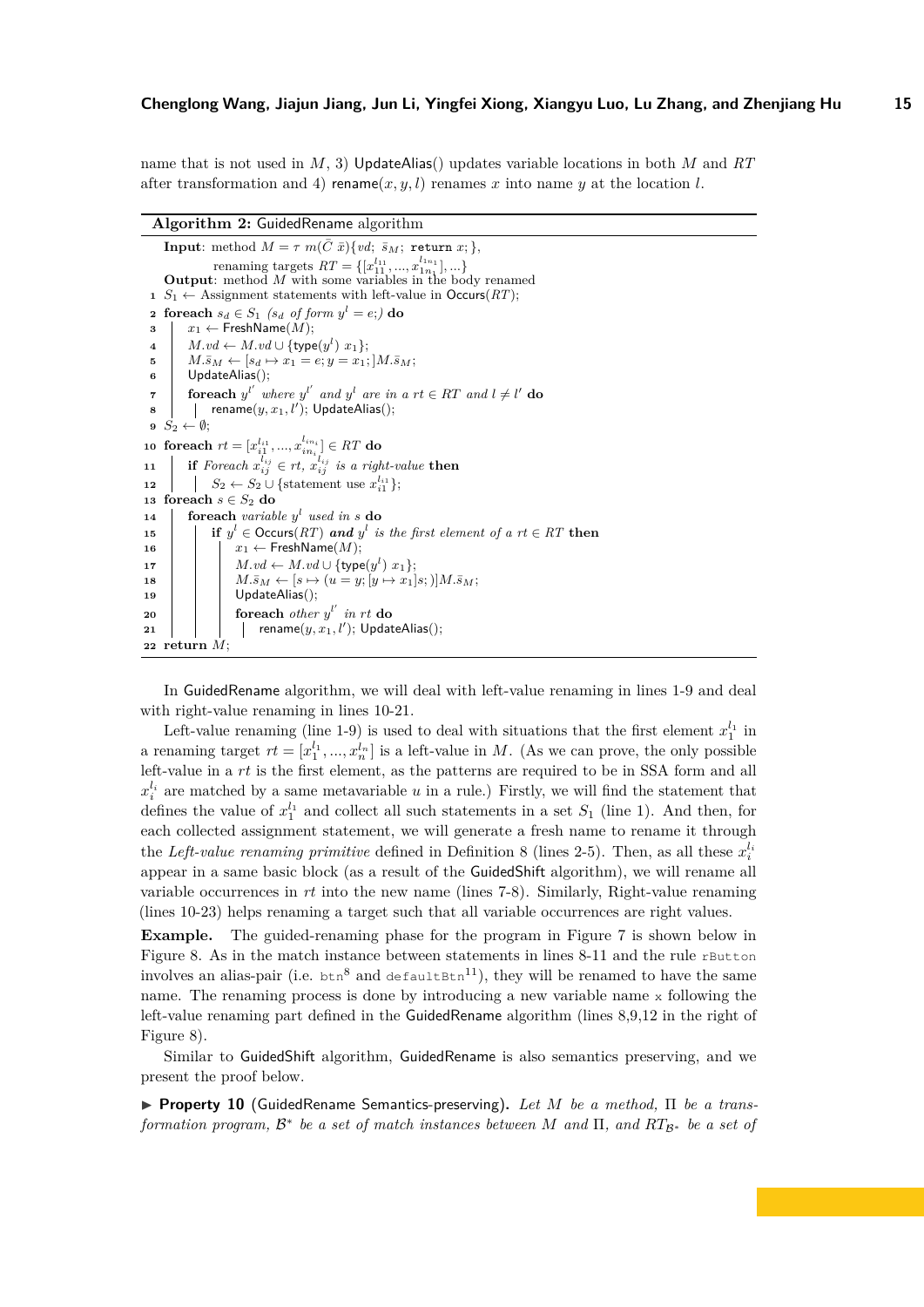```
1 System.out.print(alX);<br>2 b = panel != null;
3 \text{ if } (b) \inbtn = new JButton();
     btn.setAlignmentX(alX);
     panel.add(btn);
     else {
     btn = new JButton();
     btn.setAlignmentX(alX);
10 defaultBtn = btn;
11 defaultPnl.add(defaultBtn);
12 }
                                         GuidedRename
−−−−−−−−→
                                                              1 System.out.print(alX);
                                                              2 b = panel ! = null;3 \text{ if } (b) \{4 \text{ bitn} = \text{new JButton} \}btn.setAlignmentX(alX);
                                                              6 panel.add(btn);<br>7 } else {
                                                                   else {
                                                                  x = new JButton();
                                                             9 btn = x;
                                                             10 btn.setAlignmentX(alX);
                                                             11 defaultBtn = btn;<br>12 defaultPnl.add(x)
                                                                  defaultPnl.add(x);
                                                             13 }
```
**Figure 8** Guided-rename result following the previous result in Figure [7,](#page-13-0) a new variable name x is introduced to rename  $\tan^8$  and defaultBtn<sup>11</sup>.

*renaming targets generated from*  $\mathcal{B}^*$ *. We have*  $M \xrightarrow{\sim} M'$  *if GuidedRename* $(M, RT_{\mathcal{B}^*}) = M'$ *.* 

**Proof.** The places we will modify *M* are lines 3-5, line 9, lines 17-19 and line 23 in the algorithm. Firstly, the operation in lines 3-5 directly corresponds to a left-value renaming primitive, lines 17-19 directly corresponds to a free variable introduction primitive and an alias renaming primitive so that they are semantics preserving. The key point here is to show that modification in line 9 (similarly, in line 23) is also semantics preserving by showing that  $x_1$  and  $y$  are aliases at  $l'$  (if they are aliases, then we are transforming with alias renaming primitive). This can be proved by the transitivity of alias relations:  $x_1^{l'}$  is an alias to *x* in  $s_d$ , x in  $s_d$  is an alias to  $y^l$ , and  $y^l$  is an alias to  $y^{l'}$  (as they are in target set generated from  $\mathcal{B}^*$ ), so that  $x_1$  and  $y$  are aliases at location  $l'$ . John Park Research (1986)

## **5.3.3 GuidedReorder Algorithm**

The last phase of guided normalization is *guided-reordering*, in which we want to reorder statements in blocks so that given a match instance  $b^* = (\bar{s}^-, \pi, \sigma^*) \in \mathcal{B}^*$ , statements  $\bar{s}^-,$ will appear consecutively.

The reordering targets *OT* required by the algorithm will first be built: starting from an empty set, for each  $b_i^* = (\bar{s}_i^-, \pi_i, \sigma_i^*) \in \mathcal{B}^*, \bar{s}_i^-$  will be added into  $OT$ , i.e. the goal is to make all such statement sequences matched by source patterns appeared consecutively. The dependency checker Θ here is same as the checker used in GuidedShift.

In the GuidedReorder algorithm, firstly, for each block  $\bar{s}$ , we assign each statement  $s \in \bar{s}$ with a field *l* indicating its target location. Then, we encode the goal as constraints using by these locations, and then these locations can be calculated by solving the constraints. Concretely, the constraints are built in the following way:

- For each  $s_i, s_j \in \bar{s}$ , if  $\Theta(s_i, s_j) = \text{true}$ , add  $s_i, l < s_j, l$  into the constraint set if  $i < j$ , otherwise add  $s_j$ . $l < s_i$ . $l$  if  $j < i$  (line 6-10). These constraints ensure that the statement dependencies are kept after reordering.
- For each statement sequence  $\bar{s}_k \in OT$ , add  $s_{k(i)} \cdot l + 1 = s_{k(i+1)}$  into the constraint set (line 11-13). These constraints ensure that target statements will appear consecutively in the right order.

As these constraints form a *system of difference constraints* [\[10\]](#page-24-11), and we can solve it through shortest path algorithm. When we successfully solve the constraints, we will then reorder the statements accordingly in *M* to obtain the desirable result. If there exists no solution to the constraints, warnings will be generated to users, as we cannot make all matched statements appear consecutively due to dependency issues.

**Example.** After performing GuidedRename the program in Figure [8,](#page-15-0) we only need to reorder the statements in lines 4,6 and statements in lines 8,12 in program (right of Figure [8\)](#page-15-0) to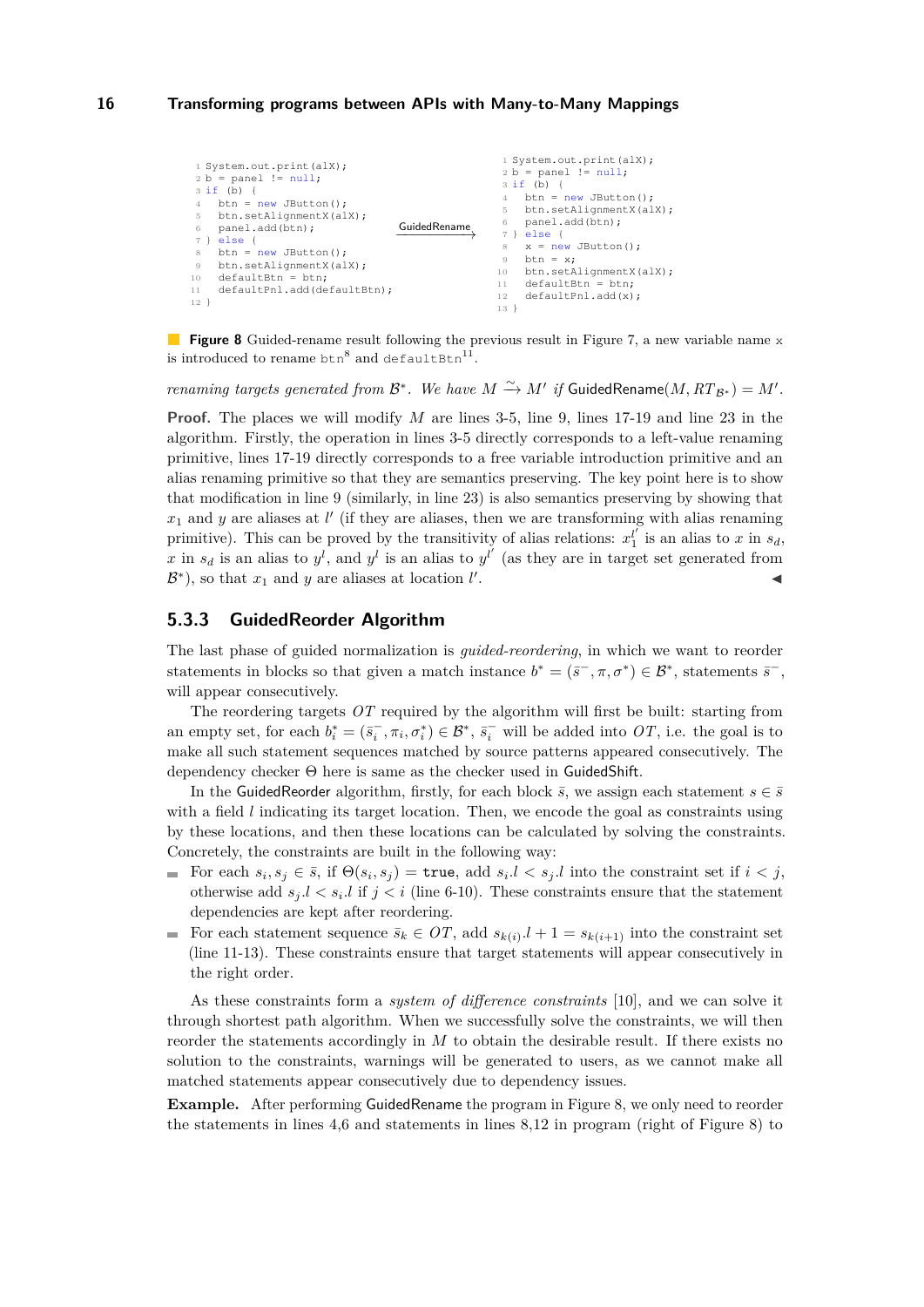| <b>Algorithm 3:</b> Statements Reordering                                                          |  |  |  |  |
|----------------------------------------------------------------------------------------------------|--|--|--|--|
| <b>Input:</b> method M, dependency checker $\Theta$ ,                                              |  |  |  |  |
| reordering targets $OT = [\bar{s}_a, \ldots]$                                                      |  |  |  |  |
| <b>Output:</b> Re-ordered statement sequence $\bar{s}'$                                            |  |  |  |  |
| <b>foreach</b> basic block $\bar{s}$ in M do<br>1                                                  |  |  |  |  |
| $OT_s \leftarrow \{\text{statement sequences from } OT \text{ and in } \bar{s}\};$<br>$\mathbf{2}$ |  |  |  |  |
| (Suppose $OT_s$ is $\{\bar{s}_1, , \bar{s}_m\}$ )<br>3                                             |  |  |  |  |
| $n \leftarrow$ length $(\bar{s})$ ;<br>$\overline{\bf 4}$                                          |  |  |  |  |
| $Constraints \leftarrow \emptyset$<br>5                                                            |  |  |  |  |
| foreach $s_i \neq s_j \in \bar{s}$ do<br>6                                                         |  |  |  |  |
| if $\Theta(s_i, s_j)$ and $i < j$ then<br>7                                                        |  |  |  |  |
| Constraint $\leftarrow$ Constraint $\cup$ { $s_i.l + 1 \leq s_j.l$ };<br>8                         |  |  |  |  |
| else if $\Theta(s_i, s_j)$ and $j < i$ then<br>9                                                   |  |  |  |  |
| Constraint $\leftarrow$ Constraint $\cup$ { $s_i$ , $l + 1 \leq s_i$ , $l$ };<br>10                |  |  |  |  |
| foreach $\bar{s}_k \in OT$ do<br>11                                                                |  |  |  |  |
| for each $i = 1$ to length $(\bar{s}_k) - 1$ do<br>12                                              |  |  |  |  |
| Constraint $\leftarrow$ Constraint $\cup$ { $s_i.l + 1 = s_{i+1}.l$ };<br>13                       |  |  |  |  |
| <b>if</b> TrySolve( <i>Constraints</i> ) <i>successful</i> then<br>14                              |  |  |  |  |
| $\bar{s}' \leftarrow$ Sort $\bar{s}$ according to s.l;<br>15                                       |  |  |  |  |
| $M \leftarrow [\bar{s} \mapsto \bar{s}']M;$<br>16                                                  |  |  |  |  |
| else<br>17                                                                                         |  |  |  |  |
| report();<br>18                                                                                    |  |  |  |  |
|                                                                                                    |  |  |  |  |
| 19 return $M$ :                                                                                    |  |  |  |  |

obtain the desired program in Figure [6](#page-10-0) left. At this point, we successfully guided-normalize the program as presented in [6.](#page-10-0)

The following property shows that GuidedReorder is semantics-preserving.

<span id="page-16-0"></span>I **Property 11** (GuidedReorder semantics-preserving)**.** *Let M be a method,* Θ *be a dependency checker containing all statement dependencies in M, and OT be a set of reordering target. We have*  $M \xrightarrow{\sim} M'$  *if*  $M' =$  GuidedReorder(*M*,  $\Theta$ , *OT*)*.* 

**Proof.** We prove the property by showing that for each block  $\bar{s}$ , if  $\bar{s}$  is reordered into  $\bar{s}'$ , then  $\bar{s}$  can be transformed into  $\bar{s}'$  through a series of *Swapping Primitives* defined in Definition [8.](#page-11-1)

We first prove that the dependencies in the original program are preserved in  $\bar{s}$ <sup>'</sup>, i.e. if  $\Theta(s_i, s_j) =$  true and  $s_i$  appear before  $s_j$  in *M*, then  $s_i.l < s_j.l$ : suppose  $s_i$  and  $s_j$  have dependency in  $\bar{s}$  and  $j < i$ , then  $s_j$ . $l < s_i$ . is added into the constraint set. By solving the constraints, we still have  $s_j$  appears before  $s_i$  after transformation in  $\bar{s}'$ ,  $s_j$ ,  $l < s_i$ , *l*. Thus we have all dependencies preserved in  $\bar{s}'$ .

Then we present a constructive method on how to generate a sequence of *Swapping Primitives* to transform  $\bar{s}$  into  $\bar{s}'$ : 1) label the statements in  $\bar{s}'$  with  $[1, ..., n]$ , and assign that label to statements in  $\bar{s}$  (e.g. if  $s_1$  in  $\bar{s}'$  is labeled as  $k$ , then the  $s_1$  in  $\bar{s}$  also have label  $k$ , as a result, labels in  $\vec{s}'$  are sort while not in  $\vec{s}$ ), 2) perform a bubble sort algorithm on labels in  $\bar{s}$  and record swaps when running the algorithm. We now show that all these swaps are *Swapping Primitives*: as indicated in the last part, if  $s_i$  depends on  $s_j$ , then  $s_j$  appears before  $s_i$  in both  $\bar{s}$  and  $\bar{s}'$ , then before performing bubble sort on the labels, the label of  $s_i$  and  $s_j$ is already sorted. As bubble sort algorithm will never swapping sorted pairs, any of the swap operations used are *Swapping Primitives*. Thus,  $M \stackrel{\sim}{\rightarrow} M'$  and the property is proved.  $\blacktriangleleft$ 

## **5.4 Main Theorem**

Here we present the main theorem on the semantics-preservation of guided normalization.

I **Theorem 12** (Main Theorem)**.** *Let M be a method,* Π *be a rule set, and* B ∗ *be a set of match instances between statements in M and rules in*  $\Pi$ *. We have*  $M \xrightarrow{\sim} M'$  *if the*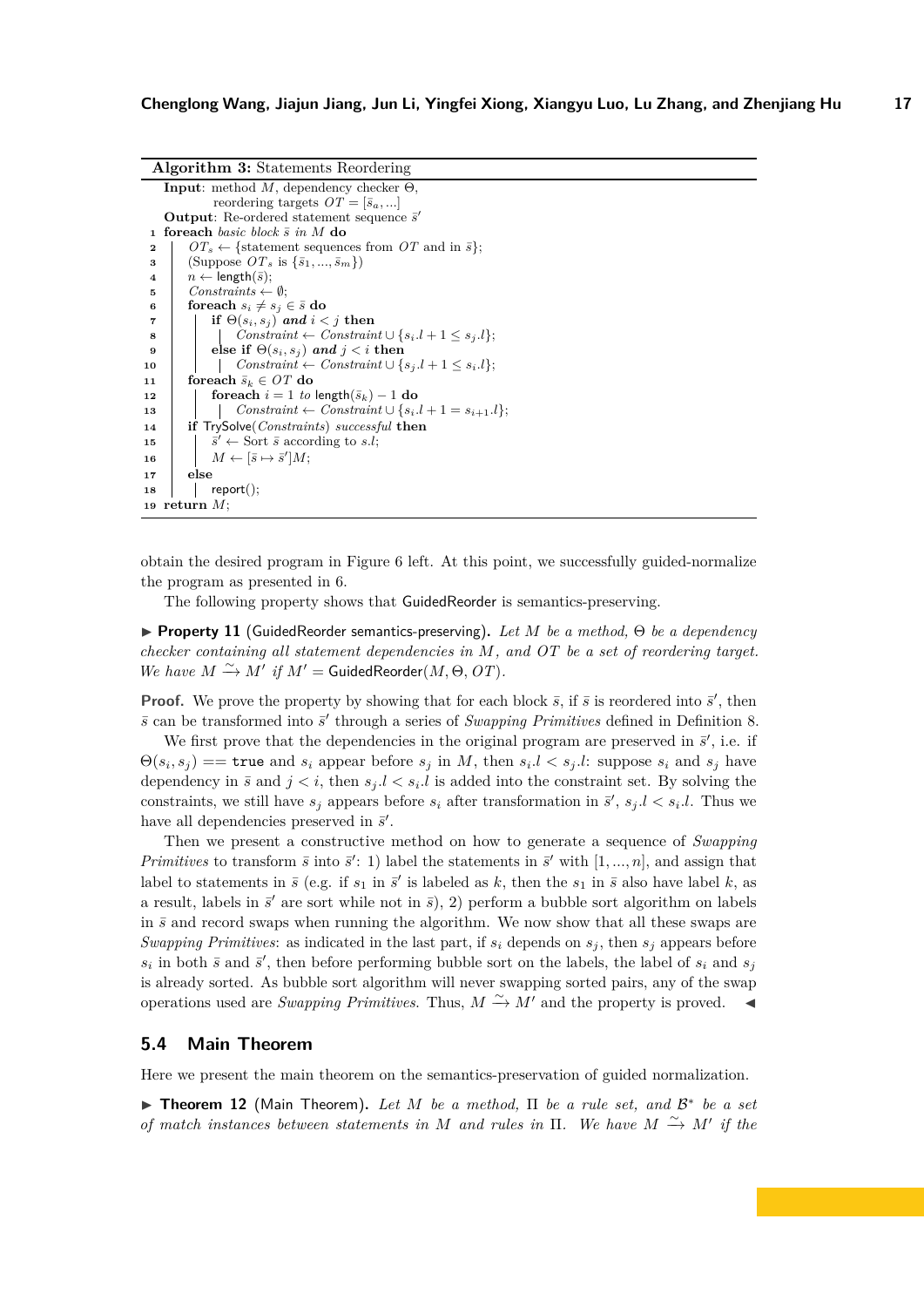*guided normalization of M with* B ∗ *returns M*<sup>0</sup> *. In other words, the transformation is semantics-preserving.*

**Proof.** This theorem is a simple derivation of Property [9,](#page-13-1) [10](#page-14-0) and [11.](#page-16-0)

# <span id="page-17-0"></span>**6 Full Language Implementation**

Based on the core PATL presented in previous sections, we implemented a version of PATL for Java (Patl4J). On top of core PATL, there are several extensions in the full language.

First, the full language supports standard Java programs that are not necessarily in three-address code. Before matching and transformation, we first convert the Java program into three-address code. This is achieved by introducing a set of temporary variables to decompose statements that are not in three-address form. We give special names to the temporary variables, and after the transformation, we try to apply the "inline variable" refactoring to inline these variables to recover the original program. In this way we can ensure the structure of the original program is retained to some degree.

Second, the full language supports context-sensitive matching, similar to the contextsensitive matching in SmPL [\[27\]](#page-25-2) and TXL [\[9\]](#page-24-3). We introduce a new type of pattern to match a context of a rule. A context is a sequence of statements (not necessarily consecutive) that always appear before the matched statements in all paths in the control flow graph, and transformation only when its context is matched by the rule. An example of the context-sensitive matching can be found in the evaluation section.

Finally, the full language provides a new type of transformation rules to change method definitions. In Java, we may define a class that extends a library class or implements a library interface. When the library class/interface is mapped to a new class/interface, the client definition should also be changed. Our rule works similarly to refactorings [\[13\]](#page-24-12), allowing to rename a method, reorder the parameters of a method, or introduce a new parameter.

Currently, the full language is implemented as an Eclipse Plug-in using the Eclipse JDT parser to manipulate the syntax tree and obtain type and use Soot [\[35\]](#page-25-9) to perform program analysis for the client program. Concretely, in our implementation, desired program analysis results are obtained using SOOT Spark pointer analysis tool, where 1) the alias relation between two variable occurrences is determined by querying the anaylsis tool whether two variable occurrences always points to the same memory location and 2) the dependence relations between two statements is determined by querying the tool whether there exists variable occurrences in the two statements accessing the same memory location. Our prototype can be [f](#page-17-2)ound in its web site<sup>f  $g$ </sup>.

## <span id="page-17-1"></span>**7 Evaluation**

How effective is PATL for transforming real-world industrial cases? To answer this question, we evaluate our approach on three groups of widely-used Java API cases, i.e. Jdom to Dom4j, Google Calendar version 2 to version 3, and Swing to SWT.

<span id="page-17-2"></span><sup>f</sup> https://github.com/Mestway/Patl4J.

<span id="page-17-3"></span><sup>g</sup> As a proof-of-concept, the type analysis, interprocedural dependency analysis, and some transformation steps in our implementation is not fully automated and may require user input. Nevertheless, this is purely a pragmatic problem due to our limited resource on implementation; our approach can be implemented fully automatically.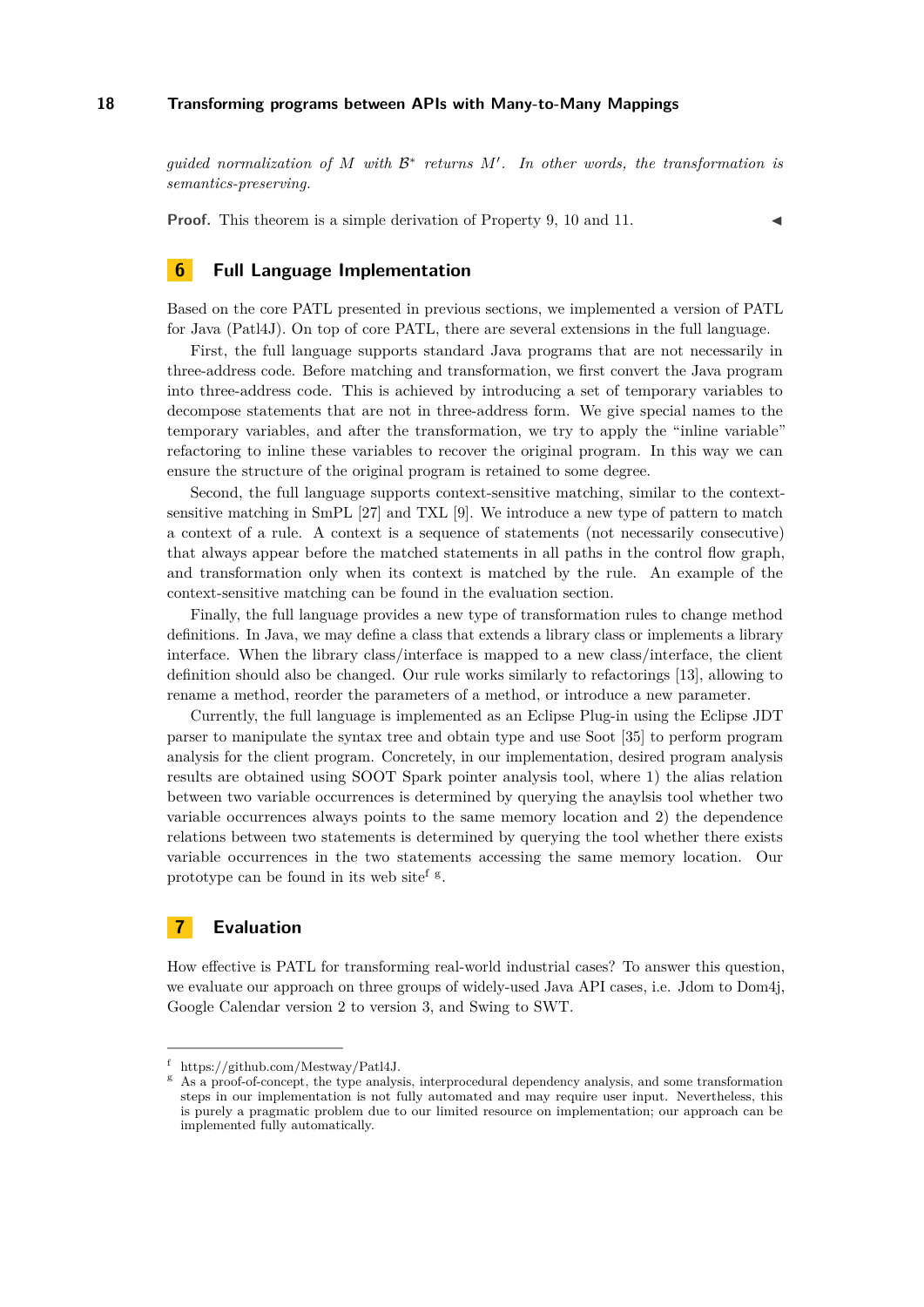<span id="page-18-6"></span>**Table 1** Subject Client Programs

| $\overline{\text{Client}}$ | KLOC             | Classes | Methods | Case                                 |
|----------------------------|------------------|---------|---------|--------------------------------------|
| husacct                    | 195.6            | 1187    | 5977    | Jdom/Dom4j                           |
| serenoa                    | 12.2             | 52      | 523     | $J\overline{\text{dom}/\text{Dom}4}$ |
| openfuxml                  | 112.5            | 727     | 4098    | Jdom/Dom4j                           |
| clinicaweb                 | 3.9              | 74      | 213     | Calendar                             |
| blasd                      | 9.7              | 199     | 729     | $\overline{\text{Calendar}}$         |
| goofs                      | 8.6              | 78      | 643     | $\overline{\text{Calendar}}$         |
| evochamber                 | 12.8             | 132     | 868     | Swing/SWT                            |
| swingheat                  | $\overline{2.3}$ | 30      | 186     | Swing/SWT                            |
| marble                     | $1.6\,$          | 10      | 56      | Swing/SWT                            |
| Total                      | 359.2            | 2489    | 13293   |                                      |

## **7.1 Data Set**

In our experiments, we c[h](#page-18-0)ose three case stud[i](#page-18-1)es that migrate programs from  $\text{Jdom}^h$  to  $\text{Dom}4j^i$ , from Google Calendar<sup>[j](#page-18-2)</sup> version 2 to version 3, and from Swing<sup>[k](#page-18-3)</sup> to SWT<sup>1</sup>, respective[l](#page-18-4)y. Jdom and Dom4j are two popular XML parsers, but Dom4j has better performance over Jdom on a number of tasks, so it is desirable to migrate programs from Jdom to Dom4j. Google Calendar API is a web service provided by Google to access personal calendar data. The interface for version 2 has been shut down, and version 3 is not compatible with version 2 clients, so the clients will not work unless migrated to version 3. Swing and SWT are two Java GUI libraries. Swing uses platform-independent components while SWT is designed as a light-weight wrapper of native GUI. SWT is sometimes considered faster than Swing, and some platforms such as Eclipse only supports SWT. We chose the three case studies because they are real-world program migration cases, and a large number of clients are available for the evaluation. Also, the three cases cover the two main types of program migration: API switching and API upgrading.

To evaluate the transformation program we wrote, we also collected a number of client programs that use the source API. These clients are obtained by searching the source API methods in searchcode[m](#page-18-5). In total, we used nine client programs in our evaluation. The statistics of the subject programs can be found in Table [1.](#page-18-6) In total, the projects totally contain 342.5 KLOC, including 2317 classes and 12183 methods, details about these projects can be found in our implementation website.

## **7.2 Procedures**

For each case, we first wrote PATL rules that capture the correspondence between the old and the new APIs. Since the changed portion of the API is large, and it is important to test the rule under a real client, we only dealt with the portion of API that is used in our subject client programs. However, the rules we wrote are generic rules for any possible client, not specific to the subjects in our evaluation.

Next we transformed client programs that contain source API invocations using our transformation tools. To produce working clients, we manually resolved warnings reported

<span id="page-18-0"></span><sup>h</sup> http://www.jdom.org/

<span id="page-18-1"></span><sup>i</sup> http://www.dom4j.org/

<span id="page-18-2"></span><sup>j</sup> https://developers.google.com/google-apps/calendar/

<span id="page-18-3"></span><sup>k</sup> http://docs.oracle.com/javase/7/docs/api/javax/swing/package-summary.html

<span id="page-18-4"></span><sup>&</sup>lt;sup>1</sup> http://www.eclipse.org/swt/

<span id="page-18-5"></span><sup>m</sup> http://searchcode.com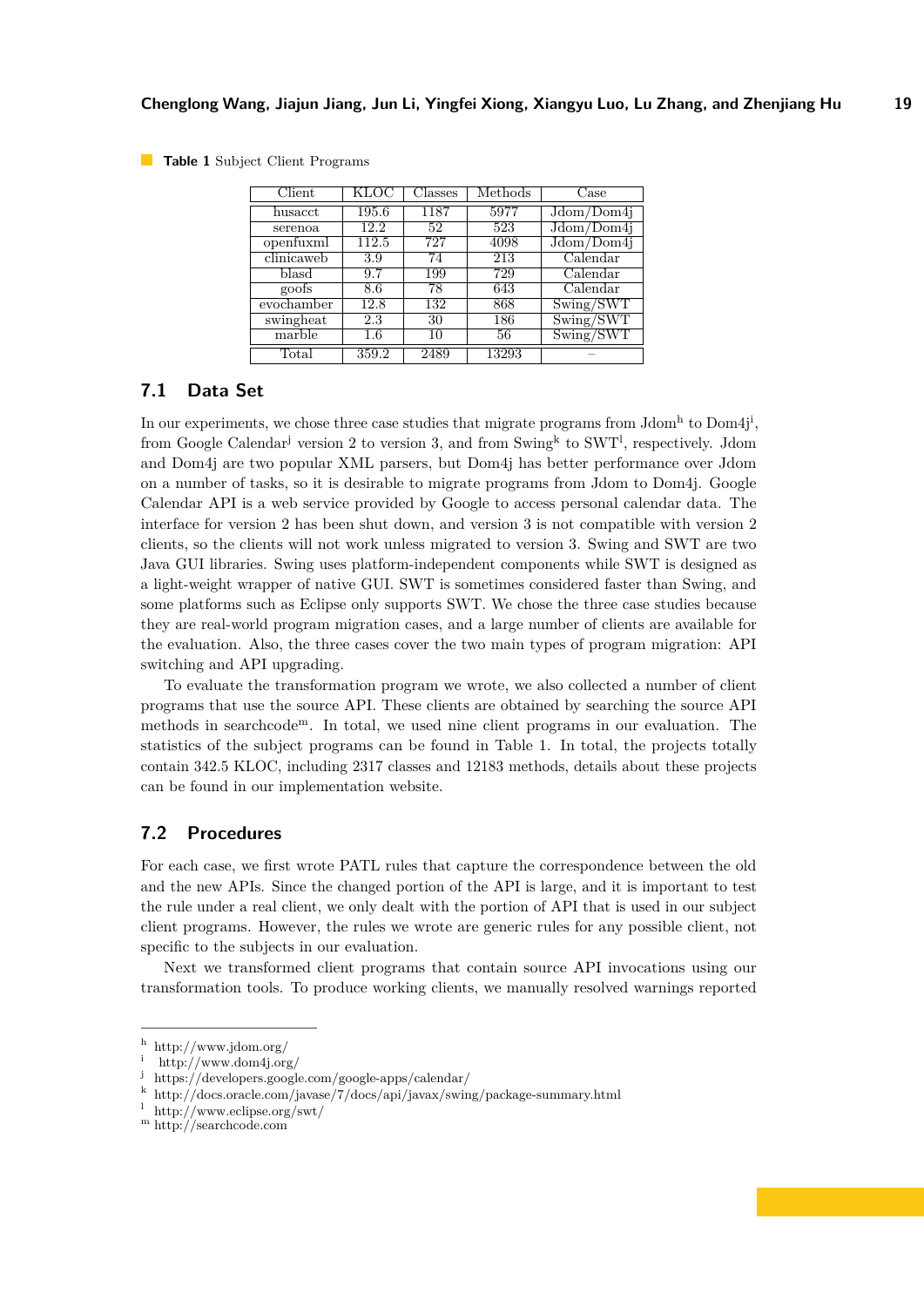<span id="page-19-0"></span>**Table 2** Transformation Rules

| Transformation | Rules | Classes | Methods | $M$ -to-m   |
|----------------|-------|---------|---------|-------------|
| Jdom/Dom4j     |       |         |         | $2(14.3\%$  |
| Calendar       |       |         | 45      | $21(50.0\%$ |
| Swing/SWT      | 110   | 40      | טע      |             |
| l'otal         | 236   | 66      | 204     | 87(36.9%)   |

#### <span id="page-19-1"></span>**Table 3** Results of the Transformations

| Client     | СF  | СL            | W           |              |                | MМ             | GN            |
|------------|-----|---------------|-------------|--------------|----------------|----------------|---------------|
| husacct    | 42  | $852(100\%)$  | $0(0\%)$    | 0(0%         | $\Omega$       | 0(0%           | $0(0\%)$      |
| serenoa    | 8   | $273(98.9\%)$ | $0(0\%)$    | $3(1.1\%)$   | $\Omega$       | $9(3.3\%)$     | 0(0%          |
| openfuxml  | 72  | 983(94.8%)    | $0(0\%)$    | $54(5.2\%)$  | 15             | $2(0.2\%)$     | $0(0\%)$      |
| clinicaweb | 5.  | $81(100\%)$   | $0(0\%)$    | $0(0\%)$     | 8              | 34(42%)        | $0(0\%)$      |
| blasd      | 5   | $26(63.4\%)$  | $8(19.5\%)$ | $7(17.1\%)$  | $\Omega$       | $13(50\%)$     | $2(15.4\%)$   |
| goofs      | 13  | $100(80.0\%)$ | $12(9.6\%)$ | $13(10.4\%)$ | 27             | 27(27%)        | $0(0\%)$      |
| evochamber | 9   | $587(98.3\%)$ | $10(1.7\%)$ | $0(0\%)$     | 0              | $330(56.2\%)$  | $109(33.0\%)$ |
| swingheat  | 21  | $653(100\%)$  | $0(0\%)$    | $0(0\%)$     | $\Omega$       | $461(70.6\%)$  | $394(85.5\%)$ |
| marble     | 6   | $488(98.6\%)$ | $0(0\%)$    | $7(1.4\%)$   | $\overline{0}$ | $240(49.2\%)$  | 220(91.7%)    |
| Total      | 181 | 4043(97.3%)   | 30(0.7%     | 84(2.0%)     | 50             | $1116(27.6\%)$ | $725(65.0\%)$ |

 $CF =$  number of changed files,  $CL =$  number of changed lines, percentages in  $CL = CL / (CL+W+U)$ , W = the number of lines of code that have warnings, percentages in W = W / (CL+W+U), U = number of lines that PATL cannot transform, percentages in  $U = U \int (CL+W+U)$ ,  $I =$  number of lines impossible to transform,  $MM =$  number of lines that are involved in many-to-many mappings, percentages in  $MM =$ MM / CL, GN = number of lines that require guided normalization, percentages in GN = GN / MM.

during the transformation. A few API invocations are impossible to be transformed due to the limitation of PATL, and we create mock objects for them.

To ensure that the transformation is performed correctly, we performed three different tests for these converted clients. (1) Client EvolutionChamber comes with a set of 28 functional and 4 performance tests, and we ensure that the transformed client passes all transformed tests. (2) We check whether they behave normally without exceptions, error messages, or crashes.. (3) For the clients in JDom/Dom4j and Swing/SWT, we side-by-side executed both the original and transformed clients to ensure they behaved the same. Note that we cannot apply the last test to the clients of Google Calendar because Calendar API v2 is already shut down.

## **7.3 Results**

**Rules Written.** The statistics for the rules and transformed source APIs are summarized in Table [2:](#page-19-0) the 'Rule' column shows the number of the rules. The 'Class' and the 'Method' columns contian the number of API classes and methods covered by the rules. In total, we wrote 236 rules for the three case studies, and 66 classes and 204 methods in the source API are covered.

Basically, the number of rules is close to the number of covered methods. Furthermore, most rules are easy to write: only 14 rules in total that have a body longer than 4 lines. This indicates that PATL rules are friendly to users: they only need to capture basic forms in writing the rules without worrying about complex program context.

**Effectiveness of Client Transformation.** To evaluate the effectiveness of our approach on transforming clients, we counted the following numbers in our evaluation: (1) the number of files transformed by the rules (CF), (2) the number of lines transformed by the rules (CL),  $(3)$  the number of lines in the source client code on which warnings are generated  $(W)$ ,  $(4)$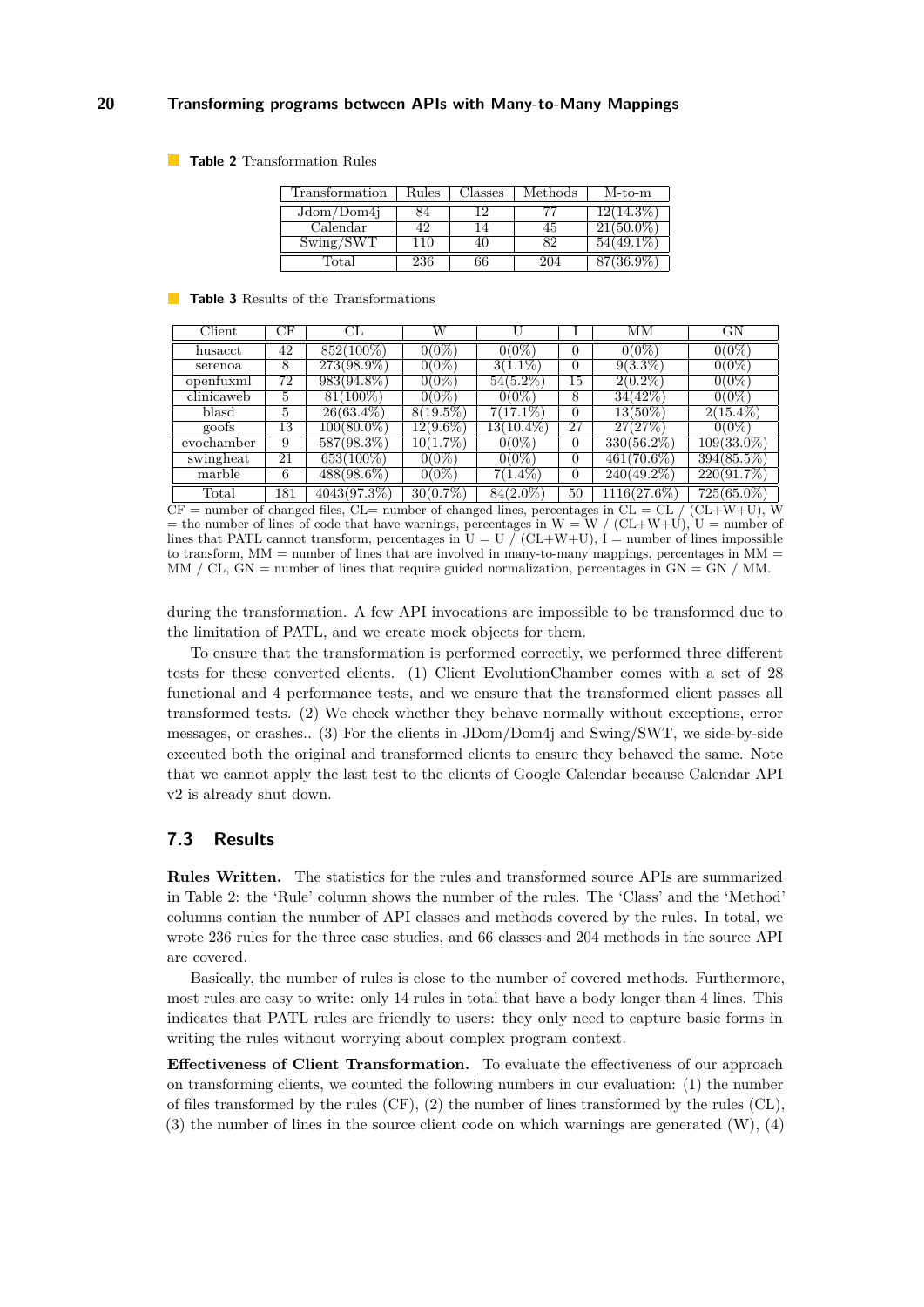```
// Rule-1
(x: CalendarEntry->CalendarListEntry,
y: TextConstruct->String,
 \bar{z} : String \rightarrow String) {
   m y = new PlainTextConstruct(z);- x.setTitle(y);+ x.setSummary(z);
}
                                                //Rule-2
                                                (y: TextConstruct -> String){
                                                    - v = new PlainTextConstruct(z);+ \bar{y} = "";
                                                }
```
**Figure 9** Two transformation rules used in transforming Google Calendar v2 to v3.

the number of lines where transformed code exists but the transformation rule cannot be specified in PATL (U). Details of the data are presented in the first five columns in Table [3.](#page-19-1)

As we can see from the table, the 236 rules changed in total 4043 lines distributed in 181 files. This result reflects the effort saved from manual migration. The efforts saved are twofold: (1) to locate these lines from different files, (2) to derive transformation solution for each line based on the context surrounding this line.

Furthermore, the number of lines transformed by PATL consist of 97.3% of the lines that need to be converted. The rest of lines need manual resolution: the lines where warnings are reported and the unconvertible lines. These lines amount to 114 lines, consisting of 2.7% of total lines. This result indicates that PATL is able to handle the majority of the cases in practice.

**Many-to-Many Rules.** A significant portion of the transformation rules are many-tomany rules. As we can see from the last column of Table [2,](#page-19-0) in total 36.9% of the rules are many-to-many rules, and in the case of Google Calendar upgrade the percentage is as high as 50%. These many-to-many rules is responsible to transform a significant portion of the client code. As shown in column "MM" in Table [3,](#page-19-1) in total 27.6% of the lines are transformed by many-to-many rules, and in project swingheat the percentage is as high as 70.6%.

From our running example we have seen a typical case where many-to-many rules can be applied. Here we show another typical case: a wrapper class in the source API does not exist in the target API. For example, in the old version of Google Calendar, a wrapper class called PlainTextConstruct is used to wrap a string. For example, client goofs contains the following two lines of code ( $\epsilon$  in the statement is a variable of type CalendarEventEntry).

```
e.setTitle(new PlainTextConstruct(name));
```
In the new API, the use of the wrapper class is removed as many as possible. As a result, the above two lines should be converted to the following line of code.

```
e.setSummary(name);
```
This instance is a typical many-to-many mapping instance, and the transformation can be captured by the two rules in Figure [9.](#page-20-0)

The first rule uses context-sensitive matching described in Section [6.](#page-17-0) The statement annotated with "m" is a context pattern, which indicates that  $x$ . set Title(y) is only matched and transformed if there is  $y = new$  PlainTextConstruct(z) before it. The first rule captures the wrapping of a string and the use of the wrapper, and converts it into a proper method invocation based on how the wrapper is used. The second rule removes the useless variable y. Note that the target method setSummary is decided by both the argument passed to PlainTextConstruct (in this case, a string but not an html object) and the invoked source method on  $x$  (in this case set Title), so this rule has to be many-to-many.

**Guided Normalization.** The number and percentage of lines in the source clients that require guided normalization are shown in the last column of Table [3.](#page-19-1) As we can see from the table, a significant portion of lines involved in many-to-many rules, i.e., 65.0% of lines, requires guided normalization to correctly perform the transformation. This result indicates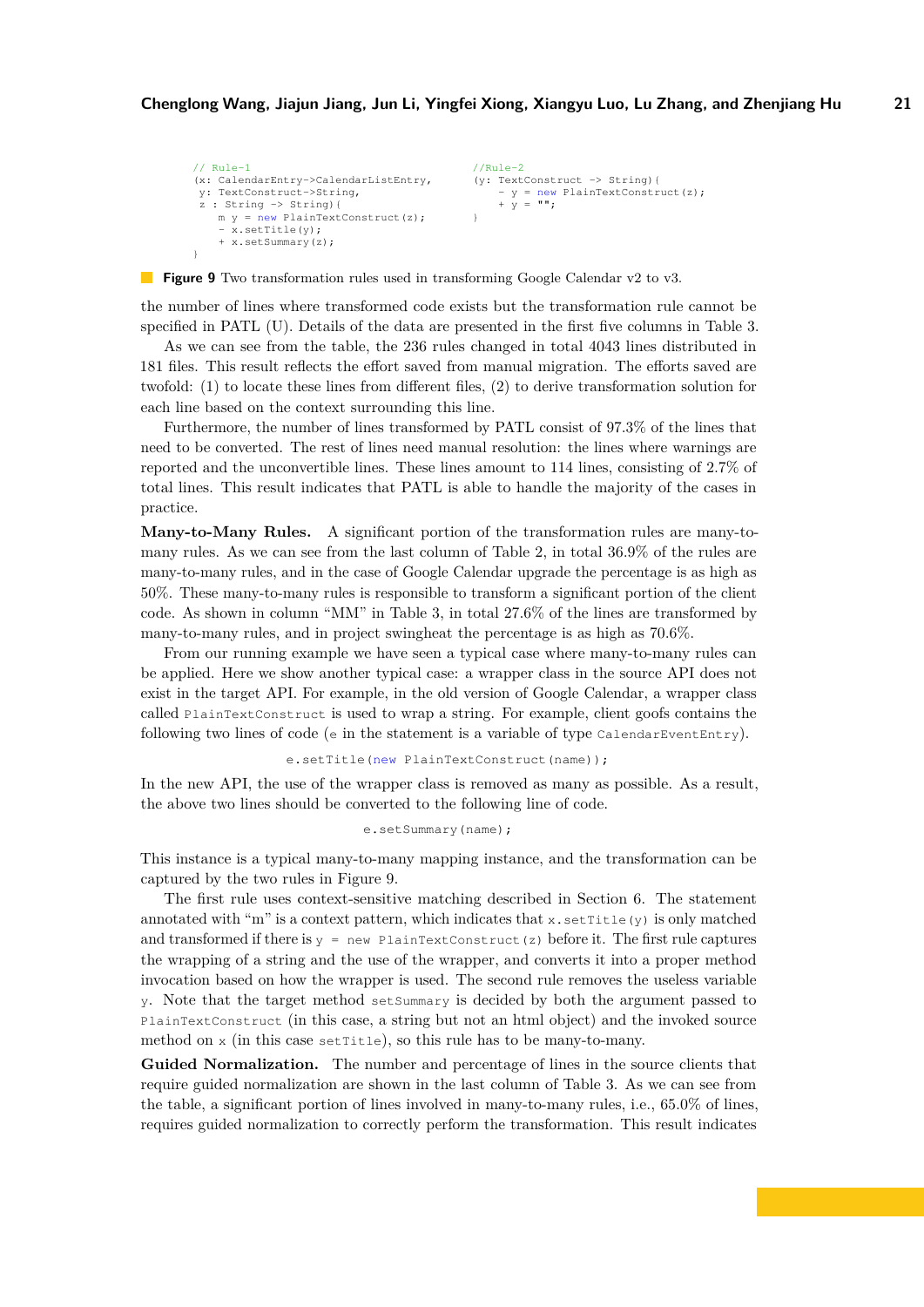(1) guided normalization is necessary; (2) guided normalization is only performed on necessary lines but not all lines, avoiding excessive change to the layout of the source code.

Besides guided normalization, a conversion to three-address code is performed at the beginning of the transformation, and the introduced temporary variables will be inlined at the end of the transformation. In our experiment, all temporary variables are inlined at the end. This result indicates that the conversion to three-address code would not significantly affect the source code, either.

In particular, most lines requiring guided normalization exist in the clients of the Swing/SWT. This is because a lot of UI elements are first initialized and then added to their parents, such as the following example, in which we need to first swap the statements at line 2 and line 3 and then the rule in our running example becomes application.

```
button = new JButton();
button.setText("OK");
panel.add(button);
```
**Unspecifiable Cases.** As shown by the column "U" in Table [3,](#page-19-1) there are in total 84 lines of code whose transformation patterns cannot be captured by PATL rules. These unsupported mapping patterns are summarized into the following three categories.

The first category is that type mapping does not form a function. For example, a class may split into two classes, each inherits part of the functionalities of the original class. Since in the meta variable declaration we only allow to map one class to another class, we cannot write a rule for such cases. Most lines, 74 out of 84 belong to this category.

The second category is that the transformation needs high-level coordination between match instances, and only one such instance of three lines is observed. This instance is from Jdom/Dom4j. Below is the source client code (left of Figure [10\)](#page-21-0), which converts elements in rulesElements into a string in rulesToRegister. An ideal transformation of this case is shown on right: instead of directly converting each element into string, they are written into a StringWriter to get the concatenated string. While we can write rules to generate the first three lines of the target code, We cannot generate the call to sw.toString() at the end of the target client code because there is no corresponding source statement. Generating this type of "closing" statement remains future work.

<span id="page-21-0"></span>

| $XMLOutput$ ter out = new XMLOutputter(); | StringWriter sw = new StringWriter();  |
|-------------------------------------------|----------------------------------------|
| for (Element e : rulesElements)           | XMLWriter out = $new$ XMLWriter (sw) ; |
| rulesToReqister += out.outputString(e);   | for (Element e : rulesElements)        |
|                                           | out.write(e);                          |
|                                           | rulesToRegister += sw.toString();      |
|                                           |                                        |

**Figure 10** An example using the JDom that PATL cannot handle.

The last category relates to the use of JPopupMenu in Swing. In the evaluation 7 out of the 84 lines belong to this category. In Swing, to show and hide a pop menu, we need to implement a listener in which we write code to show and hide the pop menu. In SWT, we only need to call a method setMenu. To perform this transformation, we need to match both a method definition as well as the method body, which is not supported in PATL.

**Warnings.** As shown in the "W" column in Table [3,](#page-19-1) there are in total 30 lines of code on which warnings are generated. There are several reasons why warnings are generated. The first one, also the largest category, is that some code pieces cannot be transformed or shifted together because of dependencies among statements. 18 out of 30 lines belong to this category. The second one is that one line is matched by multiple "-" block in different rule instances. 2 out of 30 lines belong to this category. These two categories actually show the usefulness of guided normalization: unsafe transformations are disabled by guided normalization.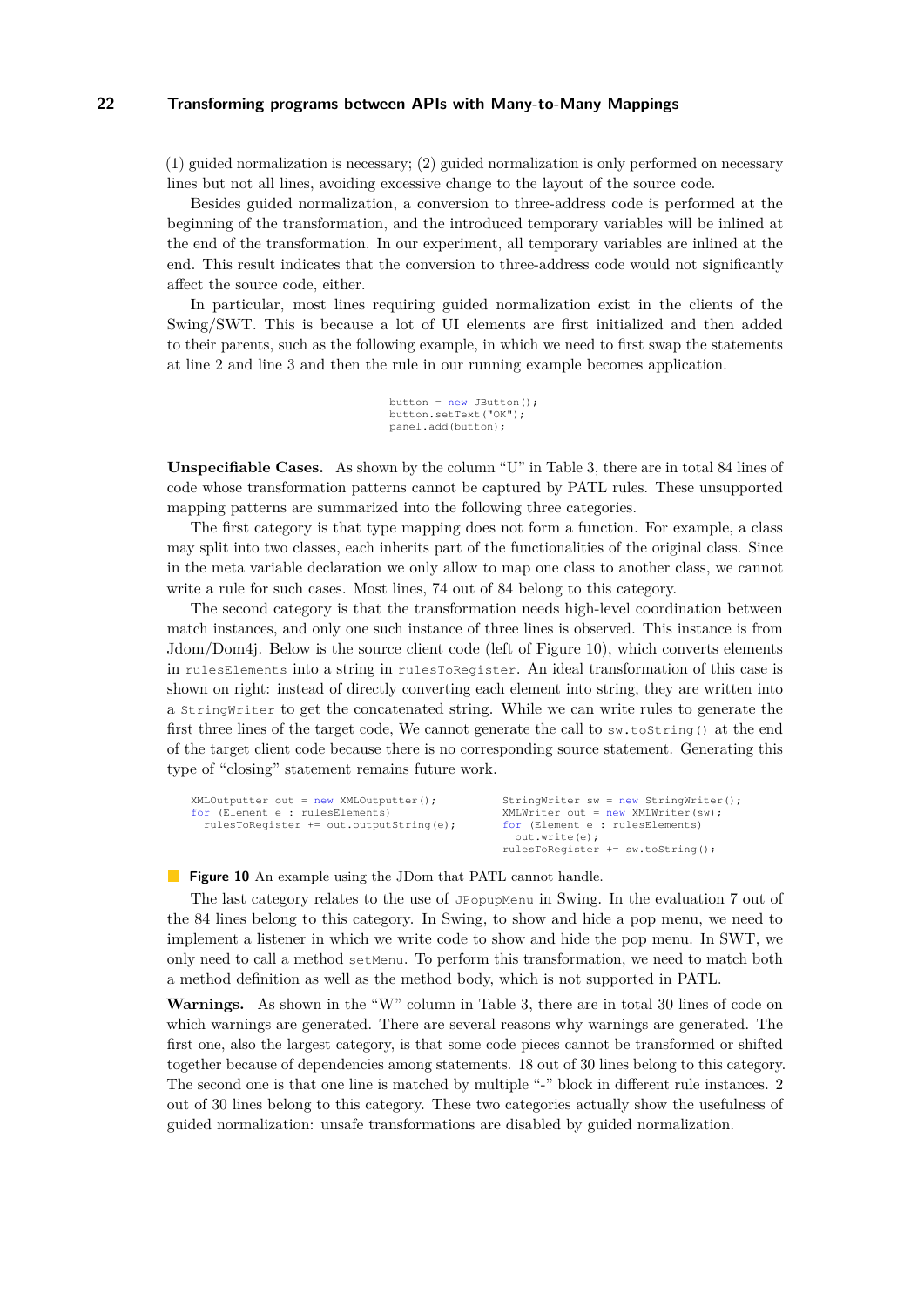The last category is that the matched code is scattered in several methods. Since we do not move statements across method boundaries, our approach reports warnings on these lines. 10 out of 30 lines belong to this category. This shows a limitation of our current approach.

**Untransformable code.** As shown in the "I" column in Table [3,](#page-19-1) there are in total 50 lines of source code that are impossible to transform. This is because we cannot find any counterpart in the target API for a portion of the source API, and any lines invoking this portion cannot be transformed. The portion of untransformable API in the Google Calendar case is confirmed by the official Google Calendar upgrade guide, which states some functionalities are removed and will not be supported any more.

# <span id="page-22-0"></span>**8 Related Work**

**Pattern finding in programs.** Several works have been done in enhancing the pattern finding technique to enable finding program patterns with simpler rules [\[28,](#page-25-10) [7\]](#page-24-7). Among them, the most related is the approach proposed by Brunel et al. [\[7\]](#page-24-7), which enables users to specify a sequence of consecutive statements to match different form statements against patterns with same semantics via model checking. The match part of our transformation technique is similar to this matching mechanism, while differently, besides matching, our language also performs transformation using these consecutive statement patterns.

**Transformation languages.** A lot of different program transformation approaches have been proposed for different purposes. Some of these approaches [\[24,](#page-24-4) [18,](#page-24-5) [3,](#page-24-13) [36,](#page-25-11) [21,](#page-24-14) [20\]](#page-24-15) are specialized for handling one-to-many mappings: one method invocation is replaced by a sequence of invocations. Among them the most related are Twinning [\[24\]](#page-24-4) and SWIN [\[18\]](#page-24-5), both of which are designed for handling the API migration problem with one-to-many mapping rules. Our basic semantics and the type mapping design are similar to them. Another related approach is update calculus [\[21,](#page-24-14) [20\]](#page-24-15), which ensures the type-safe update of programs. Our approach currently does not ensure type safety, and potentially can be combined with update calculus and SWIN to ensure type safety. Overall, compared with these languages designed for one-to-many mappings, our approach supports many-to-many mappings, the importance of which is recognized by several empirical studies [\[4,](#page-24-6) [34\]](#page-25-1) as well as our evaluation.

Besides, a number of program transformation languages or frameworks can be used to handle program transformation involved in many-to-many mappings.

SmPL [\[27\]](#page-25-2) is a transformation language designed to document and automate the collateral evolutions of large C programs with patch rules. Our syntax for specifying the three patterns are inherited from semantic patches. SmPL also includes a state check [\[7\]](#page-24-7) to check transformations that may potentially break data dependency relations, and a failure will be report on Case-2 in introduction (which our approach successfully handles). Stratego [\[6\]](#page-24-2) is a general purpose transformation language, allowing users to define rules to rewrite the abstract syntax tree of a program. Stratego handles the context-sensitive transformation with the support of dynamic rules, enabling users rewrite rule at places where context information is currently unavailable. Dataflow facts in Stratego can also be collected and propagated using dynamic rules [\[25\]](#page-25-12). TXL [\[9\]](#page-24-3) is another general purpose transformation language manipulating the abstract syntax trees, which allows acquiring the context information in tree traversal. Lacey and De Moor [\[17\]](#page-24-16) propose a graph rewriting language where conditions on execution paths can be specified using temporary logic. Crossver [\[32\]](#page-25-13) proposed a way to combine dataflow analysis with aspect-oriented programming to transform programs.

Overall, though these languages have provided more general and expressive operations for matching and transforming programs, they are low-level and require more effort to create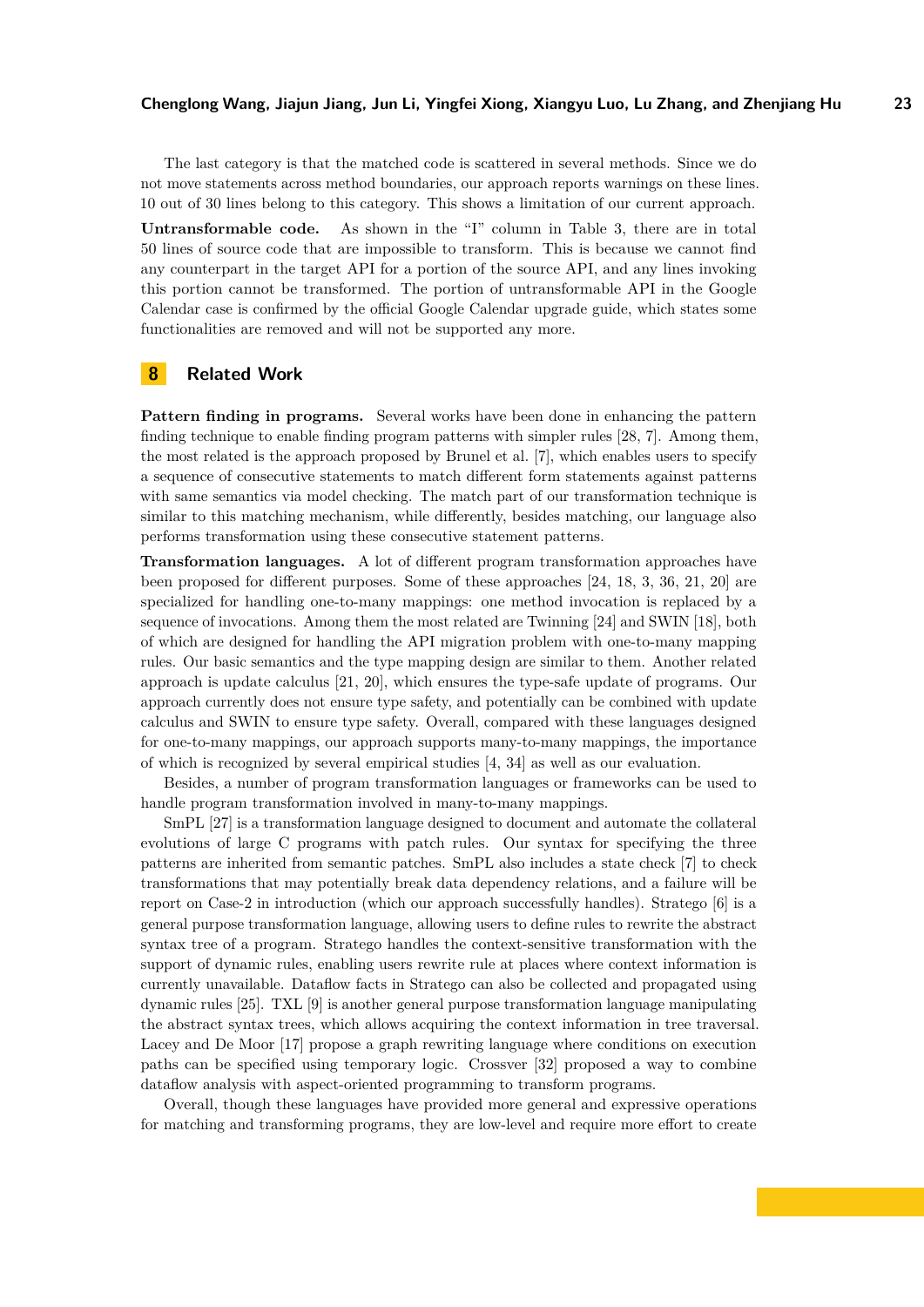correct and generic transformation. Differently, our language focuses on a more restrict but simpler language interface for the API transformation tasks.

**Automated Transformation for APIs.** Several approaches try to further reduce the cost of program adaptation between APIs by automatically discovering the transformation program. Typical approach includes recording the API refactorings and replay them on the client code [\[13,](#page-24-12) [12\]](#page-24-17), and analyzing manually adapted code pieces [\[2,](#page-23-2) [23,](#page-24-18) [22\]](#page-24-19) or clients [\[39,](#page-25-14) **?**]. Currently, none of these approaches supports the automatic transformation of many-to-many mappings in a flexible and safe manner. Our approach can be potentially combined with those approaches to reduce the effort of writing code.

**Normalization.** Normalization techniques are commonly used in compiler optimization [\[15,](#page-24-20) [1,](#page-23-0) [14,](#page-24-9) [37,](#page-25-4) [8\]](#page-24-8), semantics-preserving refactoring [\[26,](#page-25-6) [31\]](#page-25-7) and procedure extraction [\[16\]](#page-24-21).

Komondoor and Horowitz [\[16\]](#page-24-21) presented a normalization technique that helps to move a set of identified statements to form a consecutive sequence, for program extraction purpose. However, due to the different domain requirements, their approach [\[16\]](#page-24-21) handles only the situation that the normalization target is one sequence of statements, while our approach is required to normalize multiple sequences at the same time. As a result, we restrict the transformation primitives to retain the semantics-preserving property with the more complex normalization goal. Furthermore, transforming programs between APIs also requires performing renaming between aliases, which is not supported by Komondoor and Horowitz's approach [\[16\]](#page-24-21) as it is not a requirement in code extraction.

Code motion [\[15\]](#page-24-20) is an optimization technique which, when applied to if-branches, behaves similarly to our shift operation. However, these operations are not designed for user-specified program transformations. In addition, different from their approach and other compiler optimization approaches [\[1,](#page-23-0) [14,](#page-24-9) [37,](#page-25-4) [8\]](#page-24-8), normalization in our approach are guided by match instances so that most original program structure can be kept after normalization.

# <span id="page-23-1"></span>**9 Conclusion**

In this paper we have presented PATL for safe transformation of complex programs between different APIs with simple Many-to-Many mapping rules. The key insight for PATL is to bridge the gap between simple in-block transformation semantics and complex program structures using guided normalization, which automatically changes the program so that code in different forms can be transformed in a unified manner. We applied PATL to three real world program transformation cases. The evaluation showed that PATL is expressive in handling real world scenarios, and with the help of guided normalization, only a small amount of manual resolution is required.

**Acknowledgements** We want to thank anonymous reviewers for their valuable comments and suggestions to improve the quality of the paper. We also want to thank Michael D. Ernst for his valuable comments in paper revision. The work is supported by the High-Tech Research and Development Program of China under grant No.2015AA01A202, the National Natural Science Foundation of China under Grant No.61421091, 61370020, and 61332010.

#### **References**

<span id="page-23-0"></span>**<sup>1</sup>** Alfred V. Aho, Monica S. Lam, Ravi Sethi, and Jeffrey D. Ullman. *Compilers: Principles, Techniques, and Tools (2Nd Edition)*. Addison-Wesley, 2006.

<span id="page-23-2"></span>**<sup>2</sup>** Jesper Andersen, Anh Cuong Nguyen, David Lo, Julia L. Lawall, and Siau-Cheng Khoo. Semantic patch inference. In *ASE*, pages 382–385, 2012.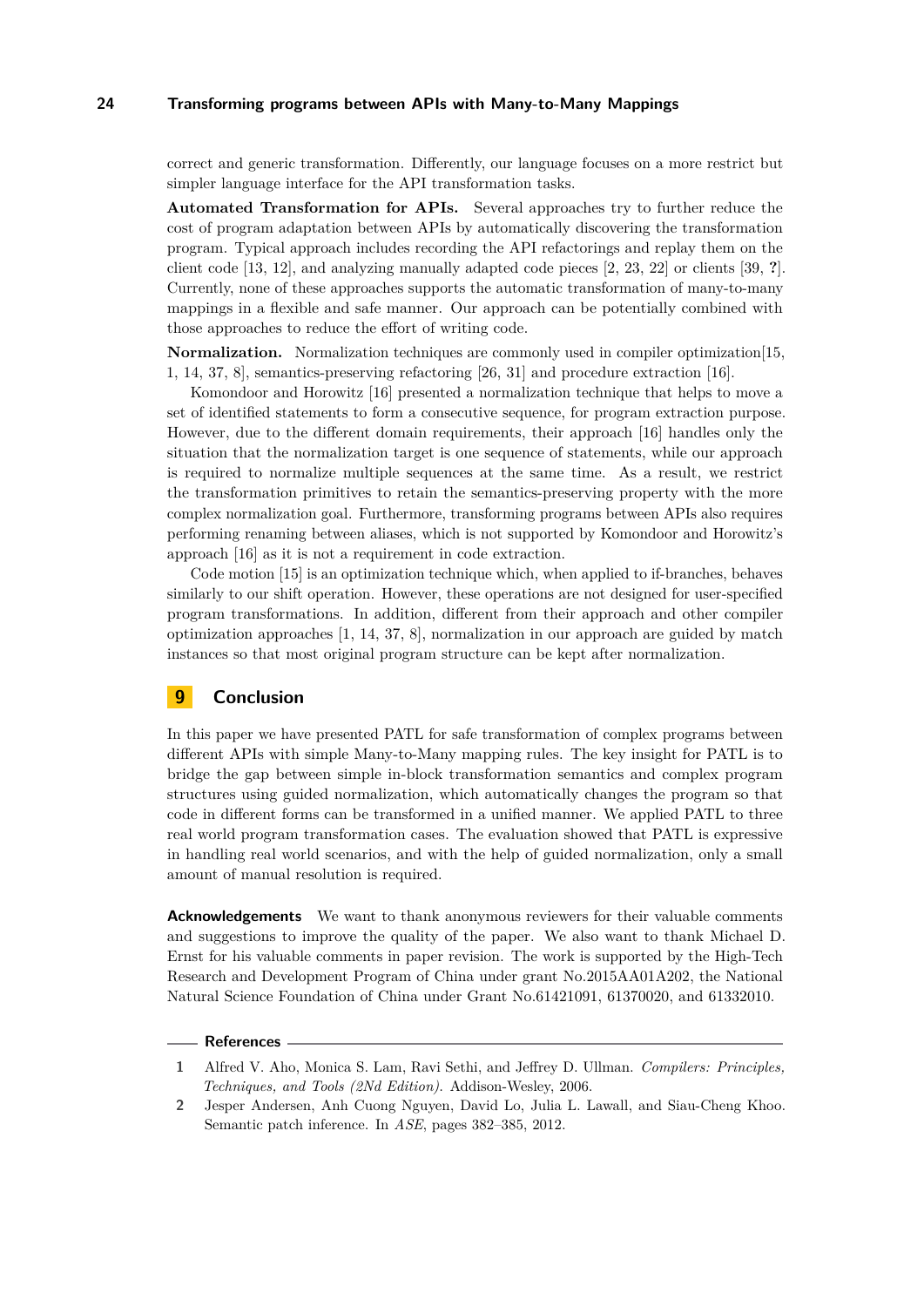- <span id="page-24-13"></span>**3** Ittai Balaban, Frank Tip, and Robert Fuhrer. Refactoring support for class library migration. In *OOPSLA*, pages 265–279, 2005.
- <span id="page-24-6"></span>**4** Thiago Tonelli Bartolomei, Krzysztof Czarnecki, Ralf Lämmel, and Tijs van der Storm. Study of an api migration for two xml apis. In *SLE*, pages 42–61, 2010.
- <span id="page-24-10"></span>**5** G.M. Bierman, M.J. Parkinson, and A.M. Pitts. MJ: An imperative core calculus for Java and Java with effects. Technical Report UCAM-CL-TR-563, University of Cambridge, Computer Laboratory, April 2003.
- <span id="page-24-2"></span>**6** Martin Bravenboer, Karl Trygve Kalleberg, Rob Vermaas, and Eelco Visser. Stratego/xt 0.17. a language and toolset for program transformation. *Sci. Comput. Program.*, 72(1- 2):52–70, June 2008.
- <span id="page-24-7"></span>**7** Julien Brunel, Damien Doligez, René Rydhof Hansen, Julia L. Lawall, and Gilles Muller. A foundation for flow-based program matching: using temporal logic and model checking. In *POPL*, pages 114–126, 2009.
- <span id="page-24-8"></span>**8** David Callahan, Keith D. Cooper, Ken Kennedy, and Linda Torczon. Interprocedural constant propagation. In *CC*, pages 152–161, 1986.
- <span id="page-24-3"></span>**9** James R. Cordy. The TXL source transformation language. *Sci. Comput. Program.*, 61(3):190–210, August 2006.
- <span id="page-24-11"></span>**10** Thomas H. Cormen, Clifford Stein, Ronald L. Rivest, and Charles E. Leiserson. *Introduction to Algorithms*. McGraw-Hill Higher Education, 2nd edition, 2001.
- <span id="page-24-0"></span>**11** Danny Dig and Ralph Johnson. How do APIs evolve? a story of refactoring: Research articles. *J. Softw. Maint. Evol.*, 18(2):83–107, March 2006.
- <span id="page-24-17"></span>**12** Danny Dig, Stas Negara, Vibhu Mohindra, and Ralph E. Johnson. *ReBA*: *re*factoring-aware *b*inary *a*daptation of evolving libraries. In *ICSE*, pages 441–450, 2008.
- <span id="page-24-12"></span>**13** Johannes Henkel and Amer Diwan. Catchup!: Capturing and replaying refactorings to support api evolution. In *ICSE*, pages 274–283, 2005.
- <span id="page-24-9"></span>**14** Aditya Kanade, Amitabha Sanyal, and Uday P. Khedker. A PVS based framework for validating compiler optimizations. In *SEFM*, pages 108–117, 2006.
- <span id="page-24-20"></span>**15** Jens Knoop, Oliver Rüthing, and Bernhard Steffen. Lazy code motion. In *PLDI*, pages 224–234, 1992.
- <span id="page-24-21"></span>**16** Raghavan Komondoor and Susan Horwitz. Semantics-preserving procedure extraction. In *Proceedings of the 27th ACM SIGPLAN-SIGACT symposium on Principles of programming languages*, pages 155–169. ACM, 2000.
- <span id="page-24-16"></span>**17** David Lacey and Oege de Moor. Imperative program transformation by rewriting. In *CC*, pages 52–68, 2001.
- <span id="page-24-5"></span>**18** Jun Li, Chenglong Wang, Yingfei Xiong, and Zhenjiang Hu. Swin: Towards type-safe java program adaptation between apis. In *PEPM*, pages 91–102, 2015.
- <span id="page-24-1"></span>**19** Jun Li, Yingfei Xiong, Xuanzhe Liu, and Lu Zhang. How does web service api evolution affect clients? In *ICWS*, pages 300–307, 2013.
- <span id="page-24-15"></span>**20** Deling Ren Martin Erwig. Type-safe update programming. In *ESOP*, pages 269–283, 2003.
- <span id="page-24-14"></span>**21** Deling Ren Martin Erwig. An update calculus for expressing type-safe program updates. *Science of Computer Programming*, 67:199–222, 2007.
- <span id="page-24-19"></span>**22** Na Meng, Miryung Kim, and Kathryn S. McKinley. Systematic editing: Generating program transformations from an example. In *PLDI*, pages 329–342, 2011.
- <span id="page-24-18"></span>**23** Hoan Anh Nguyen, Tung Thanh Nguyen, Gary Wilson, Jr., Anh Tuan Nguyen, Miryung Kim, and Tien N. Nguyen. A graph-based approach to API usage adaptation. In *OOPSLA*, pages 302–321, 2010.
- <span id="page-24-4"></span>**24** Marius Nita and David Notkin. Using twinning to adapt programs to alternative APIs. In *ICSE*, pages 205–214, 2010.